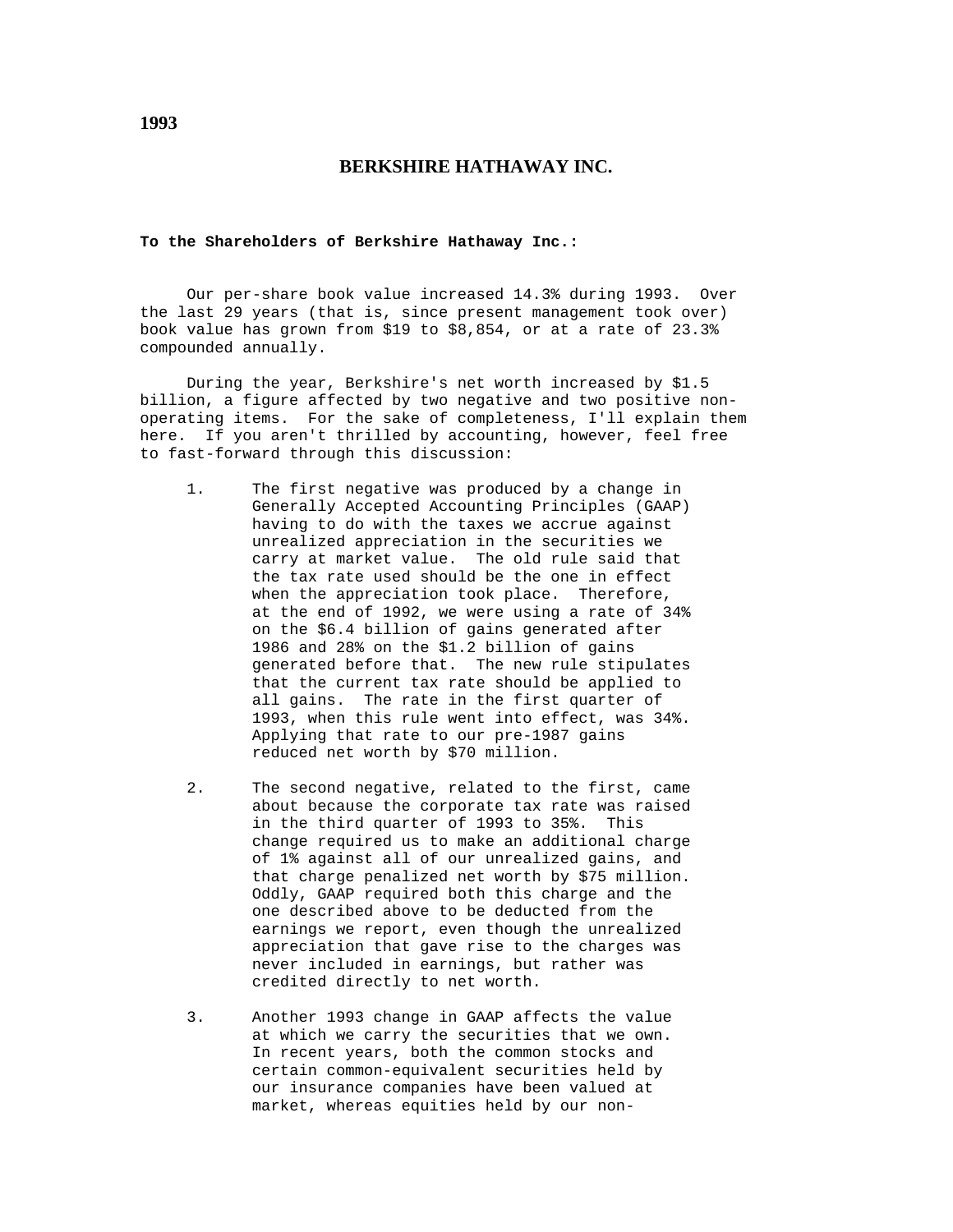insurance subsidiaries or by the parent company were carried at their aggregate cost or market, whichever was lower. Now GAAP says that *all* common stocks should be carried at market, a rule we began following in the fourth quarter of 1993. This change produced a gain in Berkshire's reported net worth of about \$172 million.

4. Finally, we issued some stock last year. In a transaction described in last year's Annual Report, we issued 3,944 shares in early January, 1993 upon the conversion of \$46 million convertible debentures that we had called for redemption. Additionally, we issued 25,203 shares when we acquired Dexter Shoe, a purchase discussed later in this report. The overall result was that our shares outstanding increased by 29,147 and our net worth by about \$478 million. Per-share book value also grew, because the shares issued in these transactions carried a price above their book value.

Of course, it's per-share intrinsic value, not book value, that counts. Book value is an accounting term that measures the capital, including retained earnings, that has been put into a business. Intrinsic value is a present-value estimate of the cash that can be taken out of a business during its remaining life. At most companies, the two values are unrelated. Berkshire, however, is an exception: Our book value, though significantly below our intrinsic value, serves as a useful device for tracking that key figure. In 1993, each measure grew by roughly 14%, advances that I would call satisfactory but unexciting.

These gains, however, were outstripped by a much larger gain - 39% - in Berkshire's market price. Over time, of course, market price and intrinsic value will arrive at about the same destination. But in the short run the two often diverge in a major way, a phenomenon I've discussed in the past. Two years ago, Coca-Cola and Gillette, both large holdings of ours, enjoyed market price increases that dramatically outpaced their earnings gains. In the 1991 Annual Report, I said that the stocks of these companies could not continuously overperform their businesses.

From 1991 to 1993, Coke and Gillette increased their annual operating earnings per share by 38% and 37% respectively, but their market prices moved up only 11% and 6%. In other words, the companies overperformed their stocks, a result that no doubt partly reflects Wall Street's new apprehension about brand names. Whatever the reason, what will count over time is the earnings performance of these companies. If they prosper, Berkshire will also prosper, though not in a lock-step manner.

Let me add a lesson from history: Coke went public in 1919 at \$40 per share. By the end of 1920 the market, coldly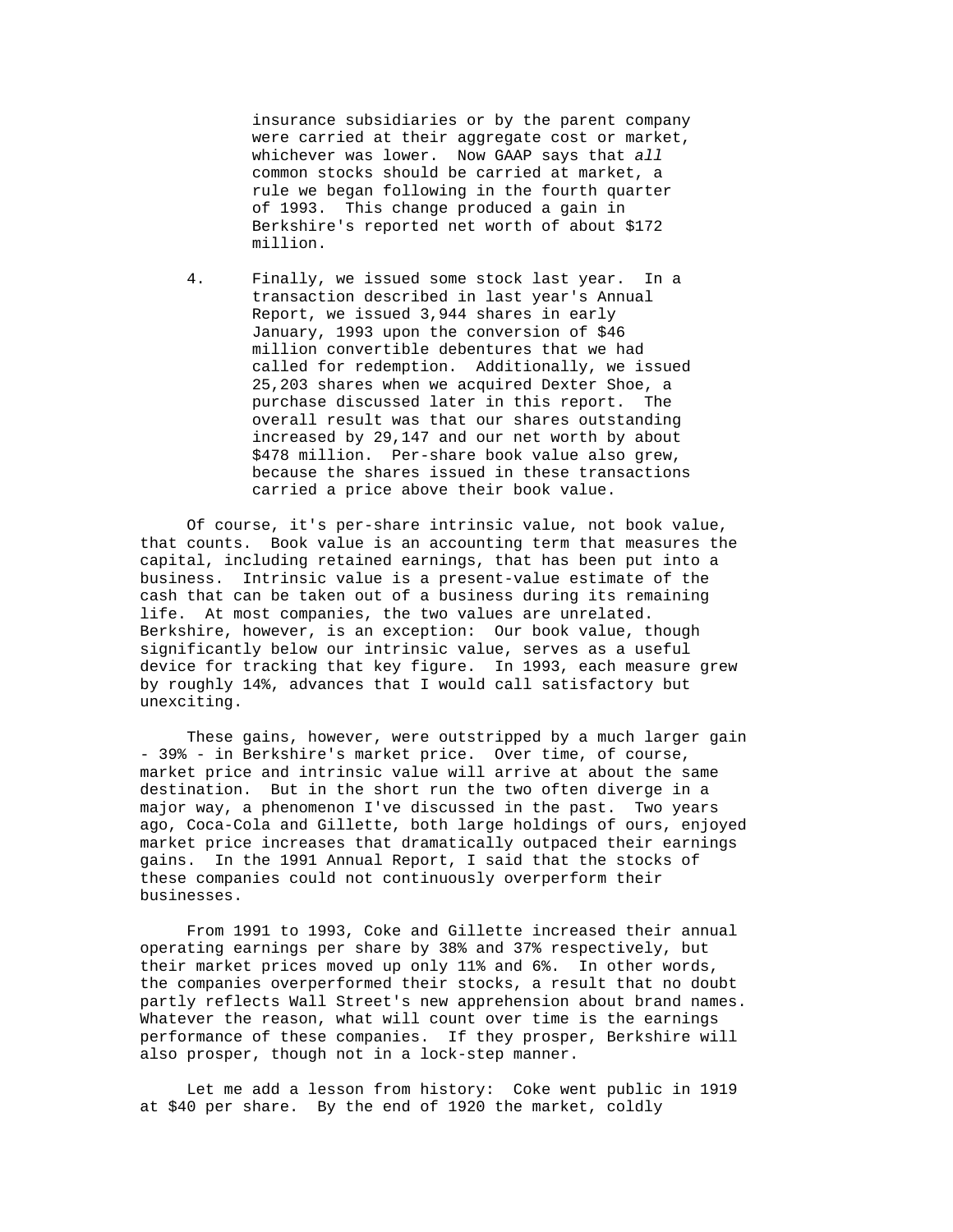reevaluating Coke's future prospects, had battered the stock down by more than 50%, to \$19.50. At yearend 1993, that single share, with dividends reinvested, was worth more than \$2.1 million. As Ben Graham said: "In the short-run, the market is a voting machine - reflecting a voter-registration test that requires only money, not intelligence or emotional stability - but in the longrun, the market is a weighing machine."

So how should Berkshire's over-performance in the market last year be viewed? Clearly, Berkshire was selling at a higher percentage of intrinsic value at the end of 1993 than was the case at the beginning of the year. On the other hand, in a world of 6% or 7% long-term interest rates, Berkshire's market price was not inappropriate if - and you should understand that this is a huge if - Charlie Munger, Berkshire's Vice Chairman, and I can attain our long-standing goal of increasing Berkshire's per-share intrinsic value at an average annual rate of 15%. We have not retreated from this goal. But we again emphasize, as we have for many years, that the growth in our capital base makes 15% an ever-more difficult target to hit.

What we have going for us is a growing collection of goodsized operating businesses that possess economic characteristics ranging from good to terrific, run by managers whose performance ranges from terrific to terrific. You need have no worries about this group.

The capital-allocation work that Charlie and I do at the parent company, using the funds that our managers deliver to us, has a less certain outcome: It is not easy to find new businesses and managers comparable to those we have. Despite that difficulty, Charlie and I relish the search, and we are happy to report an important success in 1993.

# **Dexter Shoe**

What we did last year was build on our 1991 purchase of H. H. Brown, a superbly-run manufacturer of work shoes, boots and other footwear. Brown has been a real winner: Though we had high hopes to begin with, these expectations have been considerably exceeded thanks to Frank Rooney, Jim Issler and the talented managers who work with them. Because of our confidence in Frank's team, we next acquired Lowell Shoe, at the end of 1992. Lowell was a long-established manufacturer of women's and nurses' shoes, but its business needed some fixing. Again, results have surpassed our expectations. So we promptly jumped at the chance last year to acquire Dexter Shoe of Dexter, Maine, which manufactures popular-priced men's and women's shoes. Dexter, I can assure you, needs *no* fixing: It is one of the best-managed companies Charlie and I have seen in our business lifetimes.

Harold Alfond, who started working in a shoe factory at 25 cents an hour when he was 20, founded Dexter in 1956 with \$10,000 of capital. He was joined in 1958 by Peter Lunder, his nephew. The two of them have since built a business that now produces over 7.5 million pairs of shoes annually, most of them made in Maine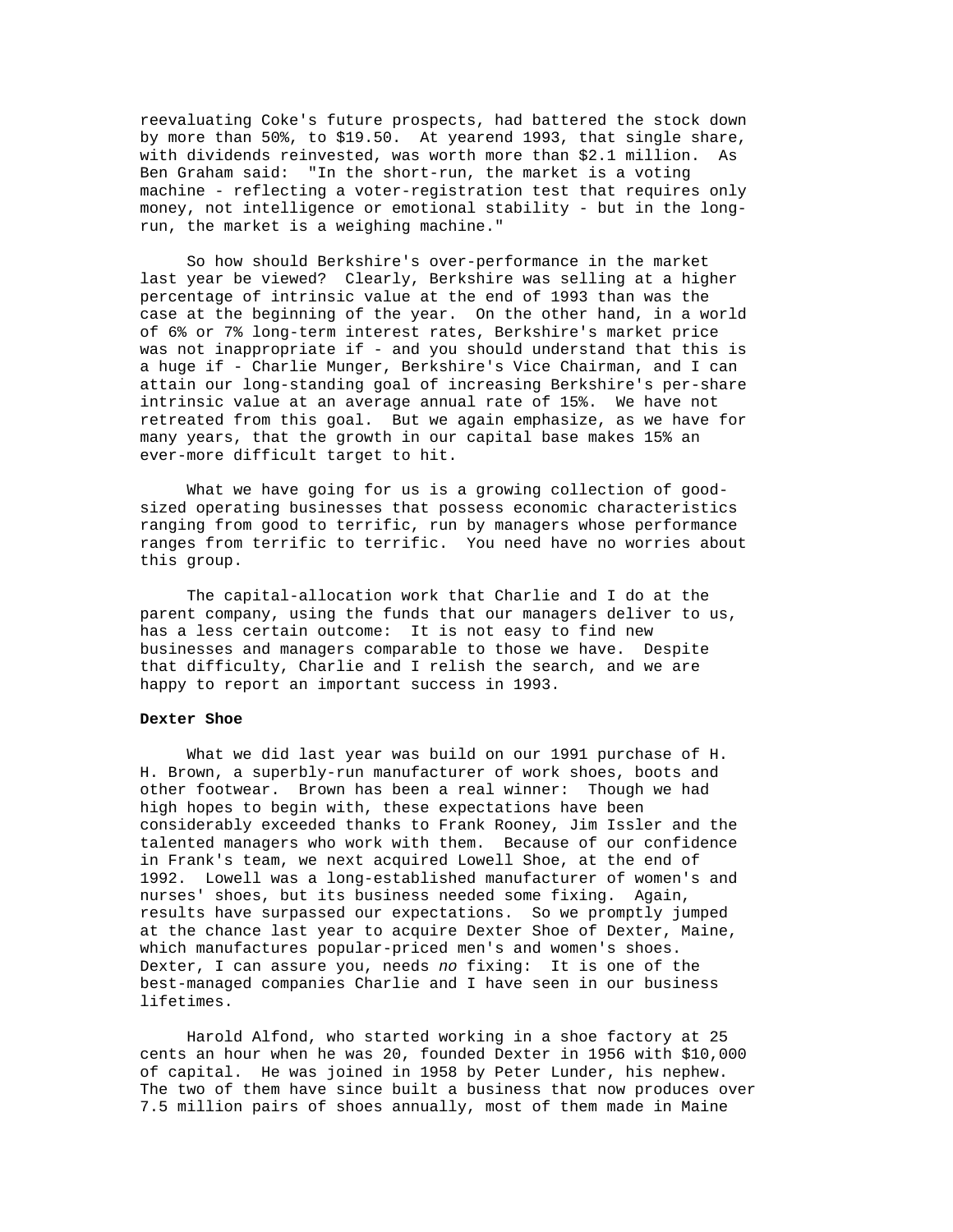and the balance in Puerto Rico. As you probably know, the domestic shoe industry is generally thought to be unable to compete with imports from low-wage countries. But someone forgot to tell this to the ingenious managements of Dexter and H. H. Brown and to their skilled labor forces, which together make the U.S. plants of both companies highly competitive against all comers.

Dexter's business includes 77 retail outlets, located primarily in the Northeast. The company is also a major manufacturer of golf shoes, producing about 15% of U.S. output. Its bread and butter, though, is the manufacture of traditional shoes for traditional retailers, a job at which it excels: Last year both Nordstrom and J.C. Penney bestowed special awards upon Dexter for its performance as a supplier during 1992.

Our 1993 results include Dexter only from our date of merger, November 7th. In 1994, we expect Berkshire's shoe operations to have more than \$550 million in sales, and we would not be surprised if the combined pre-tax earnings of these businesses topped \$85 million. Five years ago we had no thought of getting into shoes. Now we have 7,200 employees in that industry, and I sing "There's No Business Like Shoe Business" as I drive to work. So much for strategic plans.

At Berkshire, we have no view of the future that dictates what businesses or industries we will enter. Indeed, we think it's usually poison for a corporate giant's shareholders if it embarks upon new ventures pursuant to some grand vision. We prefer instead to focus on the economic characteristics of businesses that we wish to own and the personal characteristics of managers with whom we wish to associate - and then to hope we get lucky in finding the two in combination. At Dexter, we did.

\* \* \* \* \* \* \* \* \* \* \* \*

And now we pause for a short commercial: Though they owned a business jewel, we believe that Harold and Peter (who were not interested in cash) made a sound decision in exchanging their Dexter stock for shares of Berkshire. What they did, in effect, was trade a 100% interest in a single terrific business for a smaller interest in a large group of terrific businesses. They incurred no tax on this exchange and now own a security that can be easily used for charitable or personal gifts, or that can be converted to cash in amounts, and at times, of their own choosing. Should members of their families desire to, they can pursue varying financial paths without running into the complications that often arise when assets are concentrated in a private business.

For tax and other reasons, private companies also often find it difficult to diversify outside their industries. Berkshire, in contrast, can diversify with ease. So in shifting their ownership to Berkshire, Dexter's shareholders solved a reinvestment problem. Moreover, though Harold and Peter now have non-controlling shares in Berkshire, rather than controlling shares in Dexter, they know they will be treated as partners and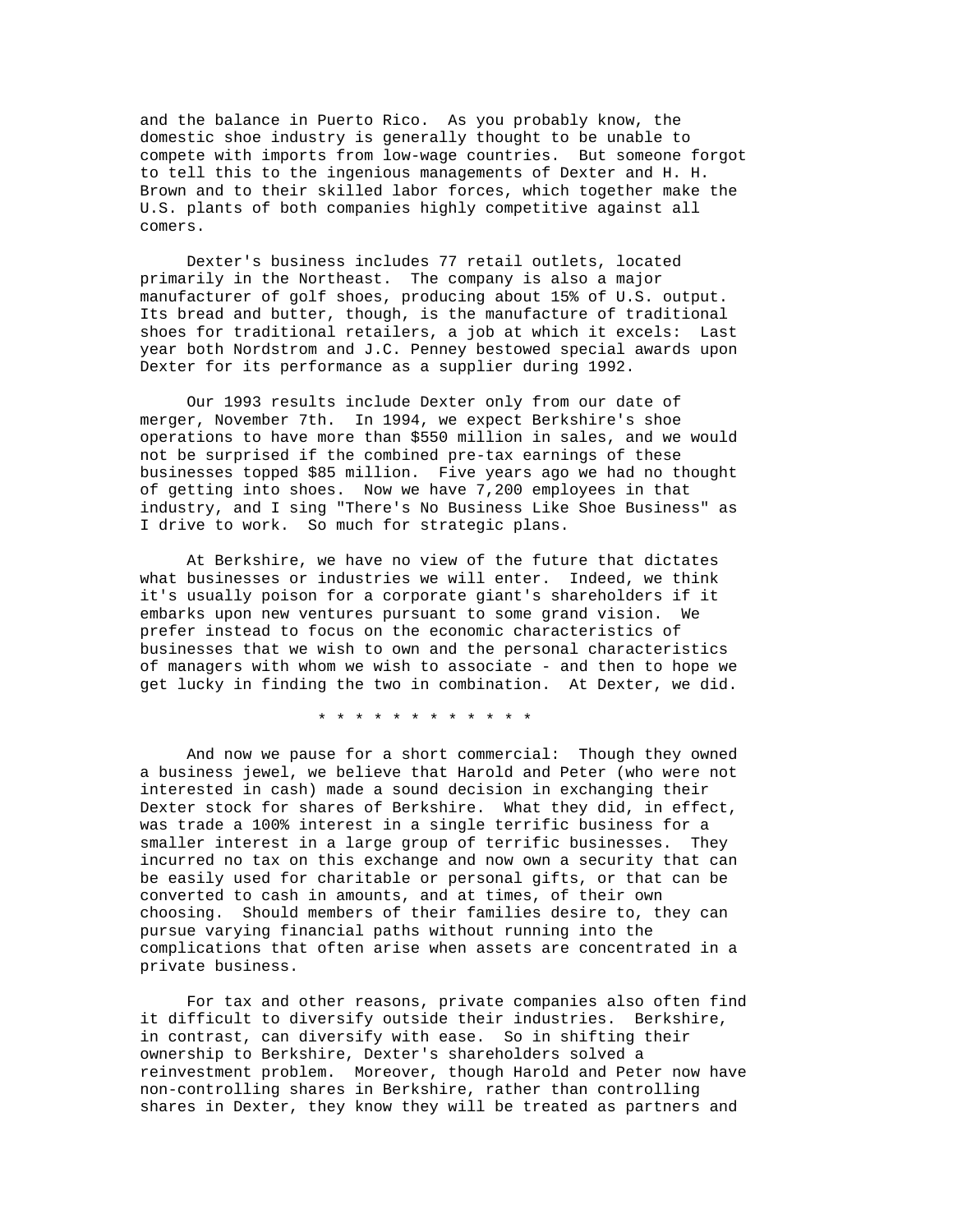that we will follow owner-oriented practices. If they elect to retain their Berkshire shares, their investment result from the merger date forward will exactly parallel my own result. Since I have a huge percentage of my net worth committed for life to Berkshire shares - and since the company will issue me neither restricted shares nor stock options - my gain-loss equation will always match that of all other owners.

Additionally, Harold and Peter know that at Berkshire we can keep our promises: There will be no changes of control or culture at Berkshire for many decades to come. Finally, and of paramount importance, Harold and Peter can be sure that they will get to run their business - an activity they dearly love exactly as they did before the merger. At Berkshire, we do not tell .400 hitters how to swing.

What made sense for Harold and Peter probably makes sense for a few other owners of large private businesses. So, if you have a business that might fit, let me hear from you. Our acquisition criteria are set forth in the appendix on page 22.

# **Sources of Reported Earnings**

The table below shows the major sources of Berkshire's reported earnings. In this presentation, amortization of Goodwill and other major purchase-price accounting adjustments are not charged against the specific businesses to which they apply, but are instead aggregated and shown separately. This procedure lets you view the earnings of our businesses as they would have been reported had we not purchased them. I've explained in past reports why this form of presentation seems to us to be more useful to investors and managers than one utilizing GAAP, which requires purchase-price adjustments to be made on a business-by-business basis. The total net earnings we show in the table are, of course, identical to the GAAP total in our audited financial statements.

|            | (000s omitted) |                  |              |  |
|------------|----------------|------------------|--------------|--|
|            |                |                  |              |  |
| Share      |                |                  | Berkshire's  |  |
| Earnings   |                |                  | of Net       |  |
|            |                |                  | (after taxes |  |
| and        |                | Pre-Tax Earnings | minority     |  |
| interests) |                |                  |              |  |
|            |                |                  |              |  |
|            | 1993           | 1992             | 1993         |  |
| 1992       |                |                  |              |  |
| $- - - -$  |                |                  |              |  |

Operating Earnings: Insurance Group: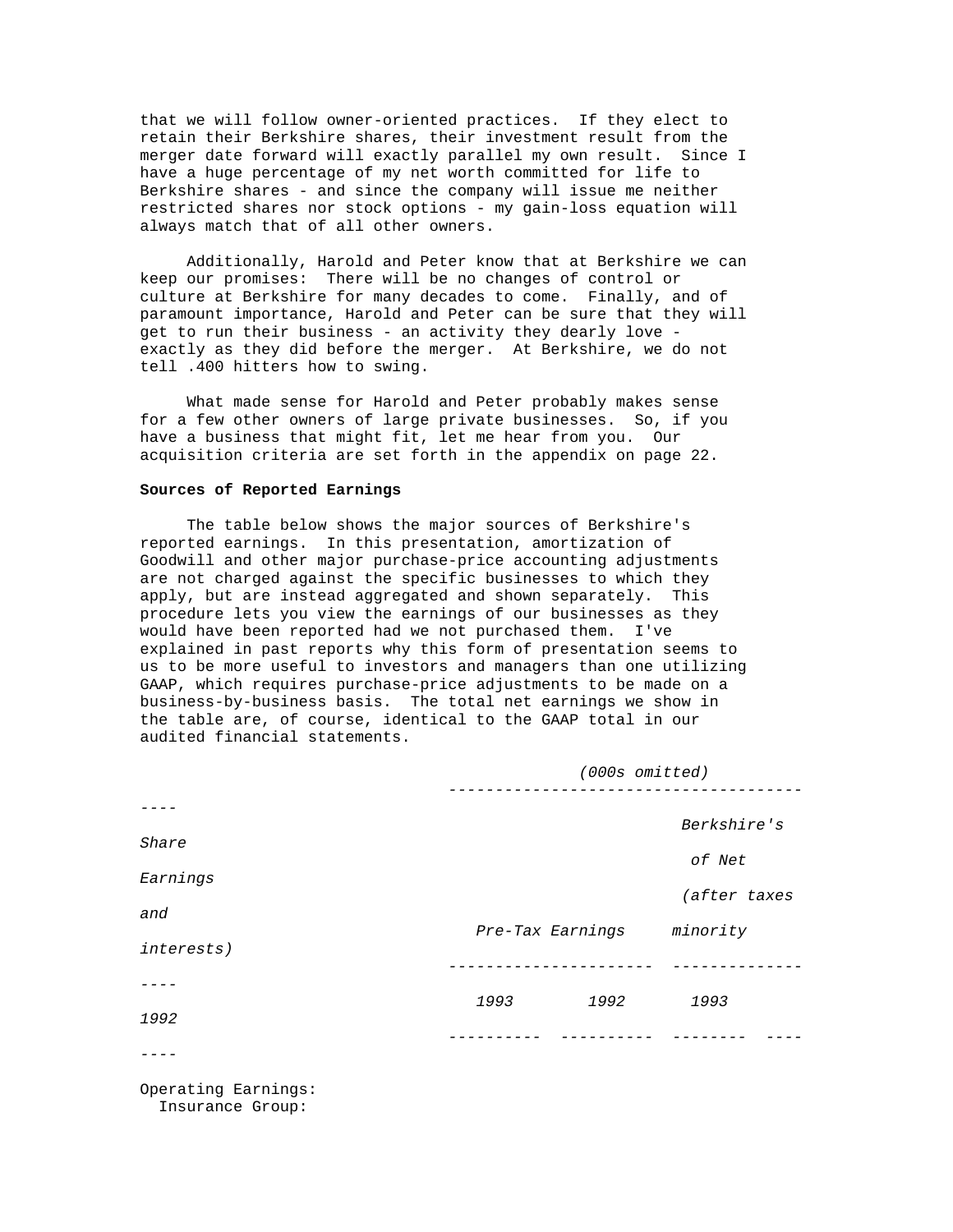| Underwriting $\frac{2}{30,876}$ \$(108,961) \$ 20,156<br>\$(71, 141)  |        |                           |              |  |
|-----------------------------------------------------------------------|--------|---------------------------|--------------|--|
| Net Investment Income  375,946 355,067 321,321                        |        |                           |              |  |
| 305,763                                                               |        |                           |              |  |
| H. H. Brown, Lowell,                                                  |        |                           |              |  |
| and Dexter $\ldots \ldots \ldots \ldots$ 44,025*                      |        | 27,883                    | 28,829       |  |
| 17,340                                                                |        |                           |              |  |
| Buffalo News                                                          | 50,962 | 47,863                    | 29,696       |  |
| 28,163                                                                |        |                           |              |  |
| Commercial & Consumer Finance                                         | 22,695 | 19,836                    | 14,161       |  |
| 12,664                                                                |        |                           |              |  |
| $\text{Fechheimer} \dots \dots \dots \dots \dots \dots \qquad 13,442$ |        |                           | 13,698 6,931 |  |
| 7,267                                                                 |        |                           |              |  |
| Kirby                                                                 | 39,147 | 35,653                    | 25,056       |  |
|                                                                       |        |                           |              |  |
| 22,795                                                                |        |                           |              |  |
| Nebraska Furniture Mart                                               | 21,540 | 17,110                    | 10,398       |  |
| 8,072                                                                 |        |                           |              |  |
| Scott Fetzer Manufacturing Group 38,196                               |        | 31,954                    | 23,809       |  |
| 19,883                                                                |        |                           |              |  |
| See's Candies $\ldots \ldots \ldots \ldots$ 41,150                    |        | 42,357                    | 24,367       |  |
| 25,501                                                                |        |                           |              |  |
| World Book                                                            | 19,915 | 29,044                    | 13,537       |  |
| 19,503                                                                |        |                           |              |  |
| Purchase-Price Accounting &                                           |        |                           |              |  |
| Goodwill Charges  (17,033) (12,087) (13,996)                          |        |                           |              |  |
| (13,070)                                                              |        |                           |              |  |
| Interest Expense**  (56,545) (98,643) (35,614)                        |        |                           |              |  |
| (62, 899)                                                             |        |                           |              |  |
|                                                                       |        |                           |              |  |
| Shareholder-Designated                                                |        |                           |              |  |
| Contributions  (9,448) (7,634) (5,994)                                |        |                           |              |  |
| (4, 913)                                                              |        |                           |              |  |
|                                                                       |        |                           |              |  |
| 32,798                                                                |        |                           |              |  |
|                                                                       |        |                           | _________    |  |
| $\frac{1}{2}$                                                         |        |                           |              |  |
| Operating Earnings  643,296 460,680 477,751                           |        |                           |              |  |
| 347,726                                                               |        |                           |              |  |
| Sales of Securities  546,422 89,937 356,702                           |        |                           |              |  |
| 59,559                                                                |        |                           |              |  |
|                                                                       |        |                           |              |  |
| Tax Accruals Caused by                                                |        |                           |              |  |
| New Accounting Rules $---$ (146,332) -                                |        |                           |              |  |
|                                                                       |        |                           |              |  |
|                                                                       |        | _________________________ |              |  |
|                                                                       |        |                           |              |  |
| Total Earnings - All Entities  \$1,189,718 \$ 550,617 \$688,121       |        |                           |              |  |

- \$407,285
- *\* Includes Dexter's earnings only from the date it was acquired, November 7, 1993.*
- *\*\*Excludes interest expense of Commercial and Consumer Finance businesses. In 1992 includes \$22.5 million of premiums paid on the early redemption of debt.*

A large amount of information about these businesses is given on pages 38-49, where you will also find our segment earnings reported on a GAAP basis. In addition, on pages 52-59, we have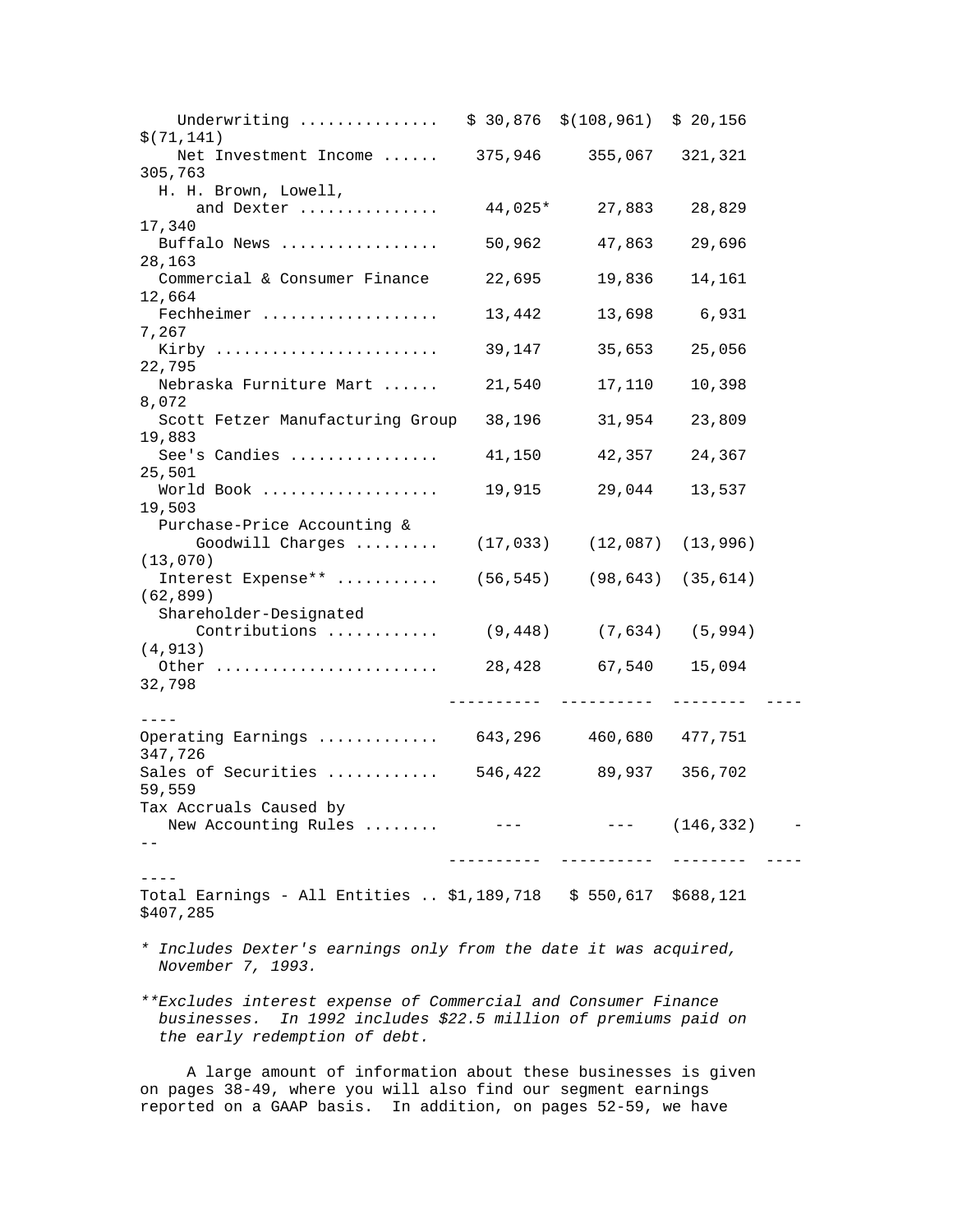rearranged Berkshire's financial data into four segments on a non-GAAP basis, a presentation that corresponds to the way Charlie and I think about the company. Our intent is to supply you with the financial information that we would wish you to give us if our positions were reversed.

## **"Look-Through" Earnings**

We've previously discussed look-through earnings, which we believe more accurately portray the earnings of Berkshire than does our GAAP result. As we calculate them, look-through earnings consist of: (1) the operating earnings reported in the previous section, plus; (2) the retained operating earnings of major investees that, under GAAP accounting, are not reflected in our profits, less; (3) an allowance for the tax that would be paid by Berkshire if these retained earnings of investees had instead been distributed to us. The "operating earnings" of which we speak here exclude capital gains, special accounting items and major restructuring charges.

Over time, our look-through earnings need to increase at about 15% annually if our intrinsic value is to grow at that rate. Last year, I explained that we had to increase these earnings to about \$1.8 billion in the year 2000, were we to meet the 15% goal. Because we issued additional shares in 1993, the amount needed has risen to about \$1.85 billion.

That is a tough goal, but one that we expect you to hold us to. In the past, we've criticized the managerial practice of shooting the arrow of performance and *then* painting the target, centering it on whatever point the arrow happened to hit. We will instead risk embarrassment by painting first and shooting later.

If we are to hit the bull's-eye, we will need markets that allow the purchase of businesses and securities on sensible terms. Right now, markets are difficult, but they can - and will - change in unexpected ways and at unexpected times. In the meantime, we'll try to resist the temptation to do something marginal simply because we are long on cash. There's no use running if you're on the wrong road.

The following table shows how we calculate look-through earnings, though I warn you that the figures are necessarily *very* rough. (The dividends paid to us by these investees have been included in the operating earnings itemized on page 8, mostly under "Insurance Group: Net Investment Income.")

Berkshire's

| Share                                                |                         |           |
|------------------------------------------------------|-------------------------|-----------|
| Undistributed                                        |                         | оf        |
|                                                      | Berkshire's Approximate | Operating |
| Earnings<br>Berkshire's Major Investees<br>millions) | Ownership at Yearend    | (in       |
|                                                      |                         |           |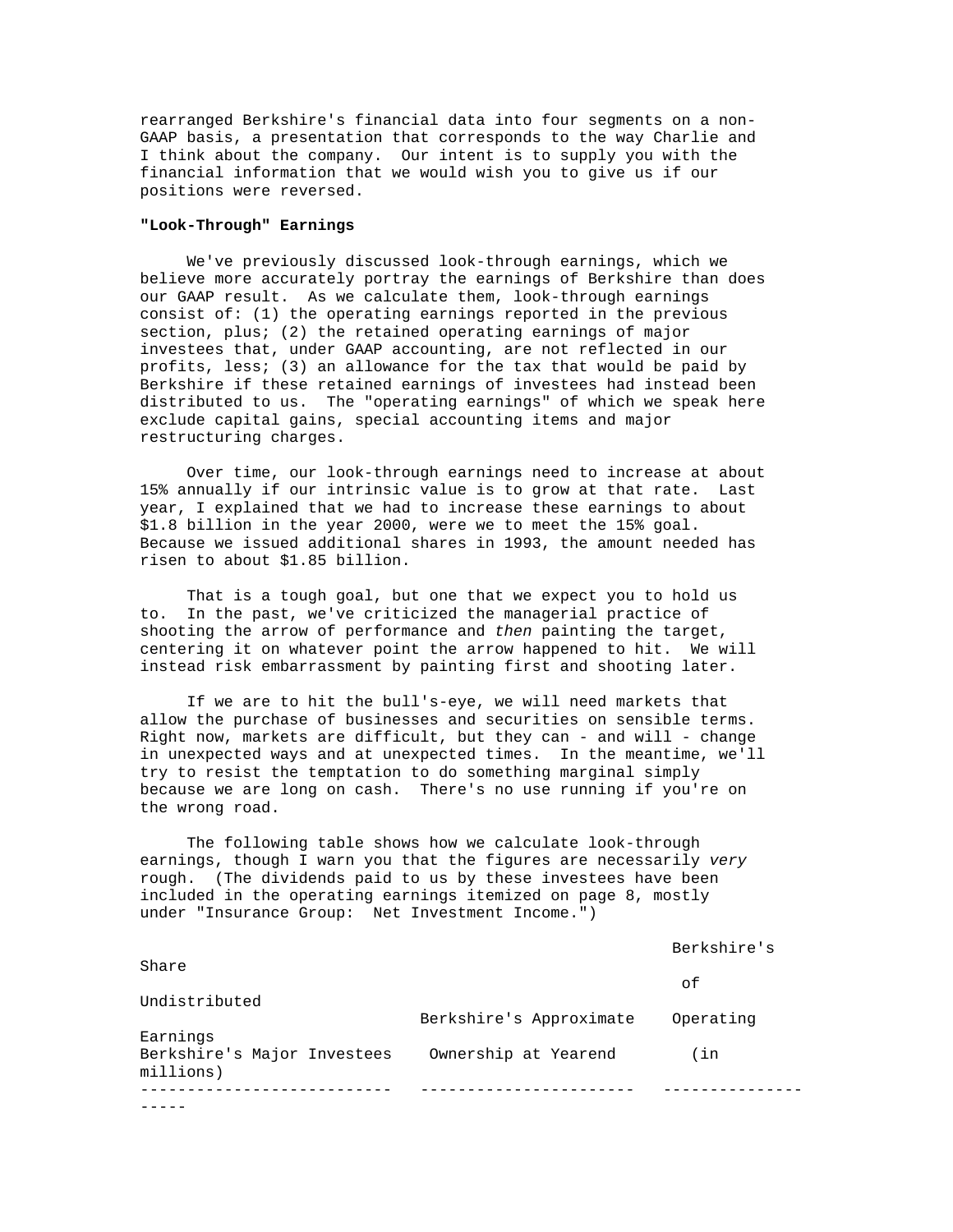|                                                                                                               | 1993  | 1992  | 1993          |  |
|---------------------------------------------------------------------------------------------------------------|-------|-------|---------------|--|
| 1992                                                                                                          |       |       |               |  |
| $- - -$                                                                                                       |       |       |               |  |
| Capital Cities/ABC, Inc.  13.0% 18.2%<br>70                                                                   |       |       | \$<br>\$83(2) |  |
| The Coca-Cola Company $7.2$ 7.1 %<br>82                                                                       |       |       | 94            |  |
| Federal Home Loan Mortgage Corp. 6.8%(1) 8.2%(1)<br>29(2)                                                     |       |       | 41(2)         |  |
| GEICO Corp.<br>34(3)                                                                                          | 48.4% | 48.1% | 76(3)         |  |
| General Dynamics Corp.<br>11(2)                                                                               | 13.9% | 14.1% | 25            |  |
| The Gillette Company<br>38                                                                                    | 10.9% | 10.9% | 44            |  |
| Guinness PLC $\ldots, \ldots, \ldots, \ldots$ 1.9%<br>7                                                       |       | 2.0%  | 8             |  |
| The Washington Post Company  14.8%<br>11                                                                      |       | 14.6% | 15            |  |
| Wells Fargo & Company<br>16(2)                                                                                | 12.2% | 11.5% | 53(2)         |  |
| Berkshire's share of undistributed<br>earnings of major investees<br>\$298                                    |       |       | \$439         |  |
| Hypothetical tax on these undistributed<br>investee earnings(4)<br>(42)                                       |       |       | (61)          |  |
| Reported operating earnings of Berkshire<br>348                                                               |       |       | 478           |  |
| Total look-through earnings of Berkshire<br>\$604                                                             |       |       | \$856         |  |
| (1) Does not include shares allocable to the minority interest<br>at Wesco                                    |       |       |               |  |
| (2) Calculated on average ownership for the year<br>(3) Excludes realized capital gains, which have been both |       |       |               |  |

- recurring and significant
- (4) The tax rate used is 14%, which is the rate Berkshire pays on the dividends it receives

We have told you that we expect the undistributed, hypothetically-taxed earnings of our investees to produce at least equivalent gains in Berkshire's intrinsic value. To date, we have far exceeded that expectation. For example, in 1986 we bought three million shares of Capital Cities/ABC for \$172.50 per share and late last year sold one-third of that holding for \$630 per share. After paying 35% capital gains taxes, we realized a \$297 million profit from the sale. In contrast, during the eight years we held these shares, the retained earnings of Cap Cities attributable to them - hypothetically taxed at a lower 14% in accordance with our look-through method - were only \$152 million. In other words, we paid a much larger tax bill than our lookthrough presentations to you have assumed and nonetheless realized a gain that far exceeded the undistributed earnings allocable to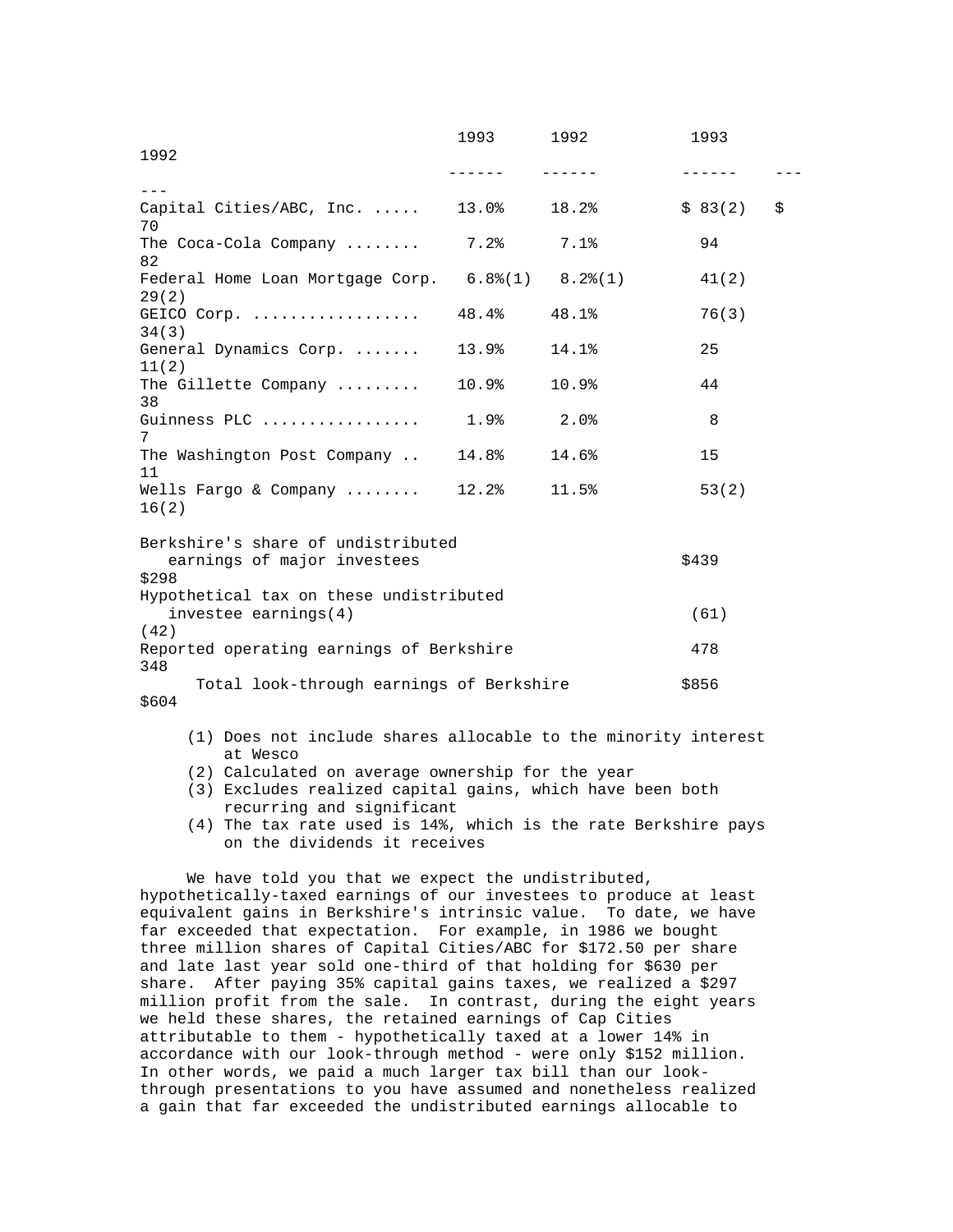# these shares.

We expect such pleasant outcomes to recur often in the future and therefore believe our look-through earnings to be a conservative representation of Berkshire's true economic earnings.

#### **Taxes**

As our Cap Cities sale emphasizes, Berkshire is a substantial payer of federal income taxes. In aggregate, we will pay 1993 federal income taxes of \$390 million, about \$200 million of that attributable to operating earnings and \$190 million to realized capital gains. Furthermore, our share of the 1993 federal and foreign income taxes paid by our investees is well over \$400 million, a figure you don't see on our financial statements but that is nonetheless real. Directly and indirectly, Berkshire's 1993 federal income tax payments will be about 1/2 of 1% of the total paid last year by all American corporations.

Speaking for our own shares, Charlie and I have absolutely no complaint about these taxes. We know we work in a market-based economy that rewards our efforts far more bountifully than it does the efforts of others whose output is of equal or greater benefit to society. Taxation should, and does, partially redress this inequity. But we still remain extraordinarily well-treated.

Berkshire and its shareholders, in combination, would pay a much smaller tax if Berkshire operated as a partnership or "S" corporation, two structures often used for business activities. For a variety of reasons, that's not feasible for Berkshire to do. However, the penalty our corporate form imposes is mitigated though far from eliminated - by our strategy of investing for the long term. Charlie and I would follow a buy-and-hold policy even if we ran a tax-exempt institution. We think it the soundest way to invest, and it also goes down the grain of our personalities. A third reason to favor this policy, however, is the fact that taxes are due only when gains are realized.

Through my favorite comic strip, Li'l Abner, I got a chance during my youth to see the benefits of delayed taxes, though I missed the lesson at the time. Making his readers feel superior, Li'l Abner bungled happily, but moronically, through life in Dogpatch. At one point he became infatuated with a New York temptress, Appassionatta Van Climax, but despaired of marrying her because he had only a single silver dollar and she was interested solely in millionaires. Dejected, Abner took his problem to Old Man Mose, the font of all knowledge in Dogpatch. Said the sage: Double your money 20 times and Appassionatta will be yours (1, 2, 4, 8 . . . . 1,048,576).

My last memory of the strip is Abner entering a roadhouse, dropping his dollar into a slot machine, and hitting a jackpot that spilled money all over the floor. Meticulously following Mose's advice, Abner picked up two dollars and went off to find his next double. Whereupon I dumped Abner and began reading Ben Graham.

Mose clearly was overrated as a guru: Besides failing to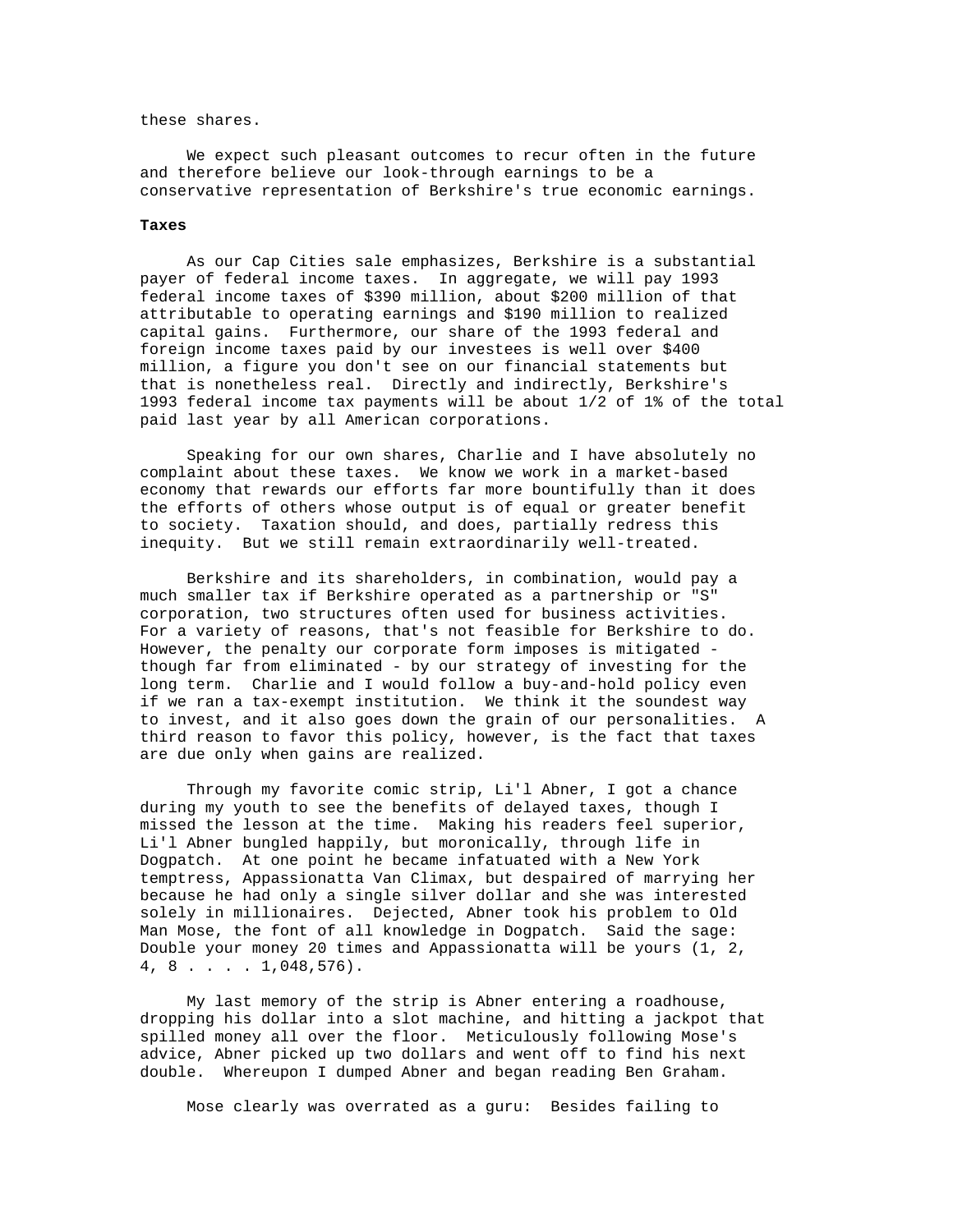anticipate Abner's slavish obedience to instructions, he also forgot about taxes. Had Abner been subject, say, to the 35% federal tax rate that Berkshire pays, and had he managed one double annually, he would after 20 years only have accumulated \$22,370. Indeed, had he kept on both getting his annual doubles and paying a 35% tax on each, he would have needed 7 1/2 years more to reach the \$1 million required to win Appassionatta.

But what if Abner had instead put his dollar in a single investment and held it until it doubled the same 27 1/2 times? In that case, he would have realized about \$200 million pre-tax or, after paying a \$70 million tax in the final year, about \$130 million after-tax. For that, Appassionatta would have crawled to Dogpatch. Of course, with 27 1/2 years having passed, how Appassionatta would have looked to a fellow sitting on \$130 million is another question.

What this little tale tells us is that tax-paying investors will realize a far, far greater sum from a single investment that compounds internally at a given rate than from a succession of investments compounding at the same rate. But I suspect many Berkshire shareholders figured that out long ago.

### **Insurance Operations**

At this point in the report we've customarily provided you with a table showing the annual "combined ratio" of the insurance industry for the preceding decade. This ratio compares total insurance costs (losses incurred plus expenses) to revenue from premiums. For many years, the ratio has been above 100, a level indicating an underwriting loss. That is, the industry has taken in less money each year from its policyholders than it has had to pay for operating expenses and for loss events that occurred during the year.

Offsetting this grim equation is a happier fact: Insurers get to hold on to their policyholders' money for a time before paying it out. This happens because most policies require that premiums be prepaid and, more importantly, because it often takes time to resolve loss claims. Indeed, in the case of certain lines of insurance, such as product liability or professional malpractice, many years may elapse between the loss event and payment.

To oversimplify the matter somewhat, the total of the funds prepaid by policyholders and the funds earmarked for incurred-butnot-yet-paid claims is called "the float." In the past, the industry was able to suffer a combined ratio of 107 to 111 and still break even from its insurance writings because of the earnings derived from investing this float.

As interest rates have fallen, however, the value of float has substantially declined. Therefore, the data that we have provided in the past are no longer useful for year-to-year comparisons of industry profitability. A company writing at the same combined ratio now as in the 1980's today has a far less attractive business than it did then.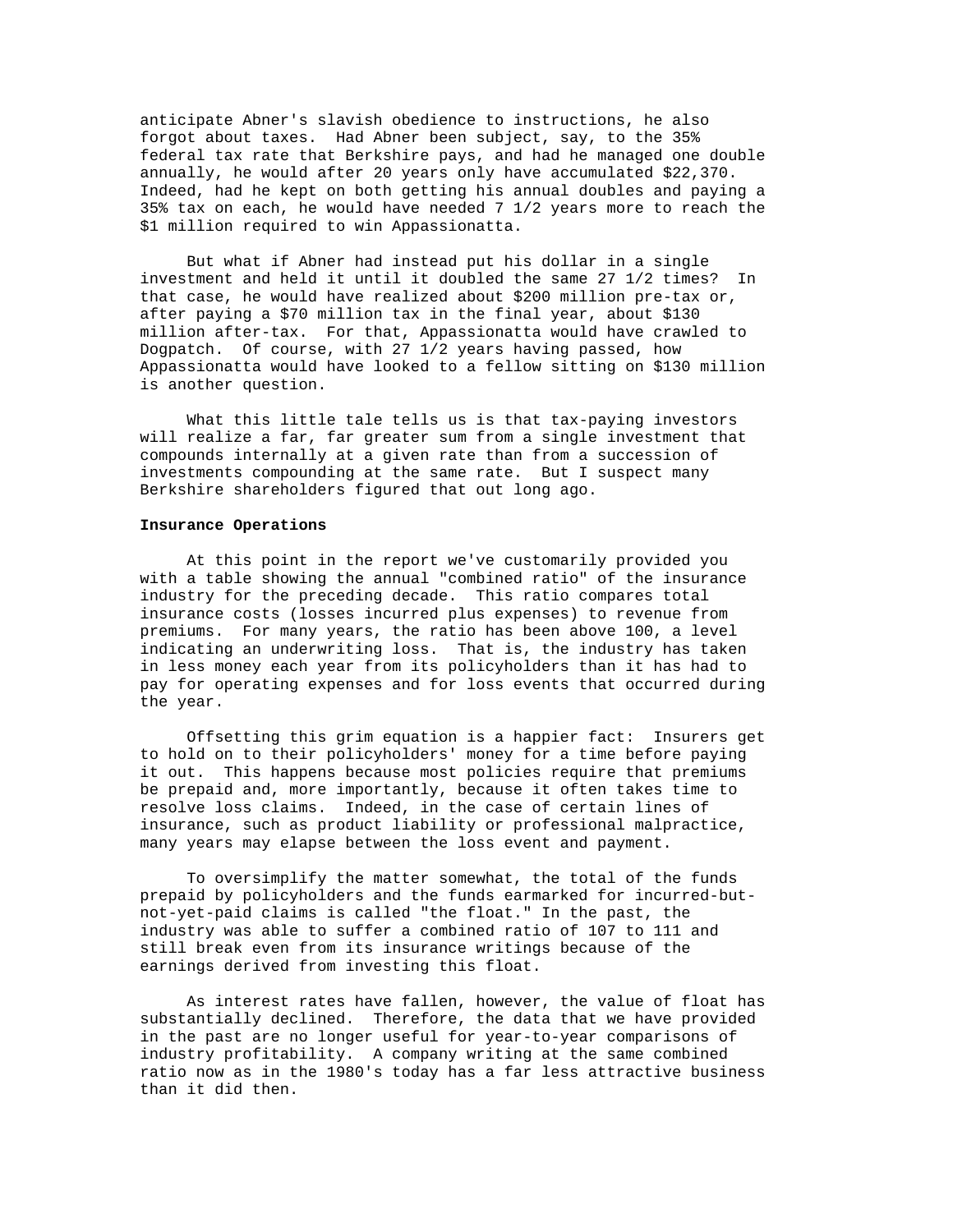Only by making an analysis that incorporates both underwriting results and the current risk-free earnings obtainable from float can one evaluate the true economics of the business that a property-casualty insurer writes. Of course, the *actual* investment results that an insurer achieves from the use of both float and stockholders' funds is also of major importance and should be carefully examined when an investor is assessing managerial performance. But that should be a separate analysis from the one we are discussing here. The value of float funds - in effect, their transfer price as they move from the insurance operation to the investment operation - should be determined simply by the riskfree, long-term rate of interest.

On the next page we show the numbers that count in an evaluation of Berkshire's insurance business. We calculate our float - which we generate in exceptional amounts relative to our premium volume - by adding loss reserves, loss adjustment reserves and unearned premium reserves and then subtracting agent's balances, prepaid acquisition costs and deferred charges applicable to assumed reinsurance. Our cost of float is determined by our underwriting loss or profit. In those years when we have had an underwriting profit, which includes 1993, our cost of float has been negative, and we have determined our insurance earnings by adding underwriting profit to float income.

|               | (1)          | (2)    |                                    | Yearend |
|---------------|--------------|--------|------------------------------------|---------|
| Yield         | Underwriting |        | Approximate                        | on      |
| Long-Term     |              |        |                                    |         |
| Bonds         |              |        | Loss Average Float Cost of Funds   | Govt.   |
|               |              |        |                                    |         |
|               |              |        | (In \$ Millions) (Ratio of 1 to 2) |         |
| 1967<br>5.50% | profit       | \$17.3 | less than zero                     |         |
| 1968<br>5.90% | profit       | 19.9   | less than zero                     |         |
| 1969<br>6.79% | profit       | 23.4   | less than zero                     |         |
| 1970<br>6.25% | \$0.37       | 32.4   | 1.14%                              |         |
| 1971<br>5.81% | profit       | 52.5   | less than zero                     |         |
| 1972<br>5.82% | profit       | 69.5   | less than zero                     |         |
| 1973<br>7.27% | profit       | 73.3   | less than zero                     |         |
| 1974<br>8.13% | 7.36         | 79.1   | 9.30%                              |         |
| 1975<br>8.03% | 11.35        | 87.6   | 12.96%                             |         |
| 1976<br>7.30% | profit       | 102.6  | less than zero                     |         |
| 1977<br>7.97% | profit       | 139.0  | less than zero                     |         |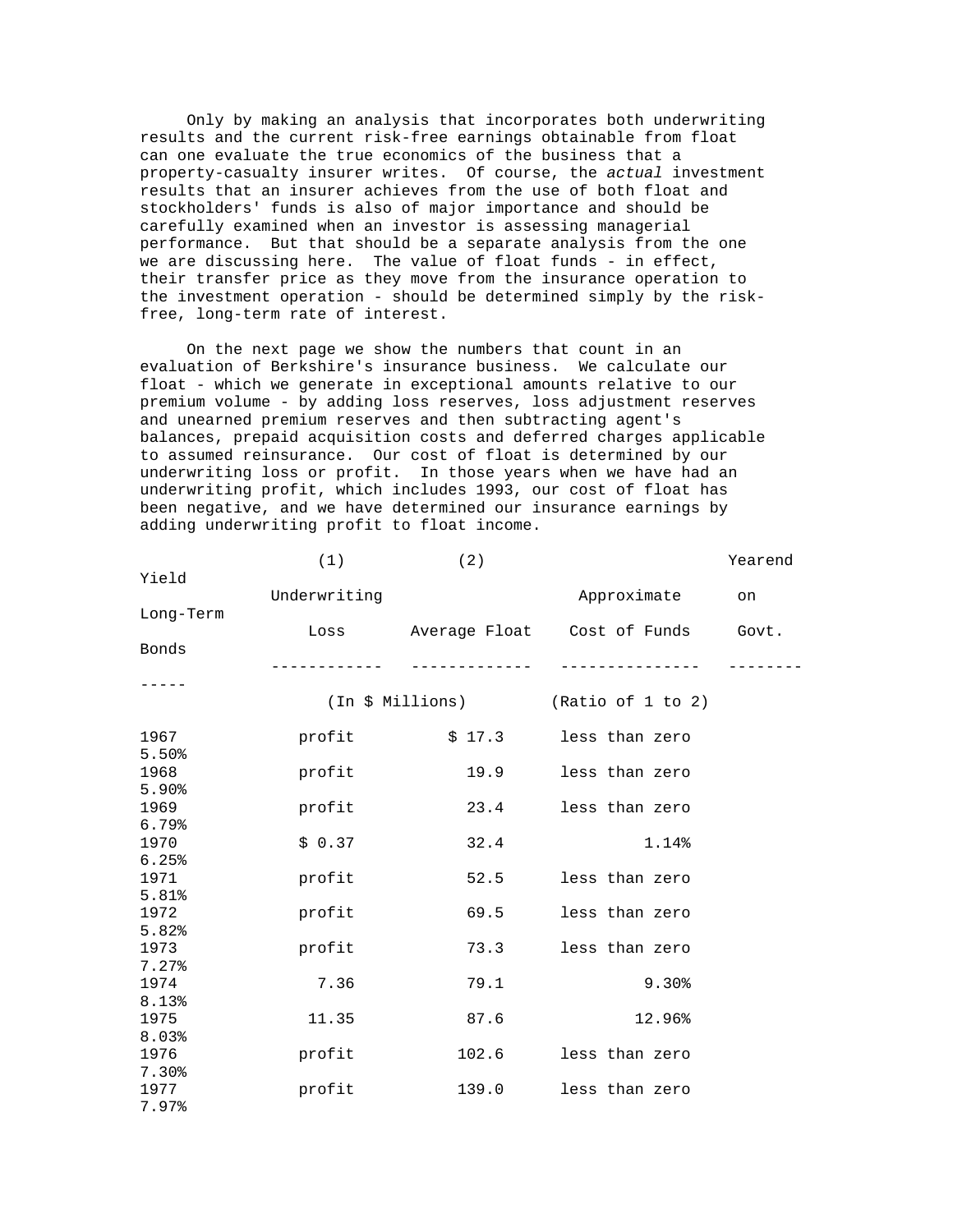| 1978       | profit | 190.4   | less than zero |
|------------|--------|---------|----------------|
| 8.93%      |        |         |                |
| 1979       | profit | 227.3   | less than zero |
| 10.08%     |        |         |                |
| 1980       | profit | 237.0   | less than zero |
| 11.94%     |        |         |                |
| 1981       | profit | 228.4   | less than zero |
| 13.61%     |        |         |                |
| 1982       | 21.56  | 220.6   | 9.77%          |
| 10.64%     |        |         |                |
| 1983       | 33.87  | 231.3   | 14.64%         |
| 11.84%     |        |         |                |
| 1984       | 48.06  | 253.2   | 18.98%         |
| 11.58%     |        |         |                |
| 1985       | 44.23  | 390.2   | 11.34%         |
| 9.34%      |        |         |                |
| 1986       | 55.84  | 797.5   | 7.00%          |
| 7.60%      |        |         |                |
| 1987       | 55.43  | 1,266.7 | 4.38%          |
| 8.95%      |        |         |                |
| 1988       | 11.08  | 1,497.7 | 0.74%          |
| $9.00$ $$$ |        |         |                |
| 1989       | 24.40  | 1,541.3 | 1.58%          |
| 7.97%      |        |         |                |
| 1990       | 26.65  | 1,637.3 | 1.63%          |
| 8.24%      |        |         |                |
| 1991       | 119.59 | 1,895.0 | 6.31%          |
| 7.40%      |        |         |                |
| 1992       | 108.96 | 2,290.4 | 4.76%          |
| 7.39%      |        |         |                |
| 1993       | profit | 2,624.7 | less than zero |
| 6.35%      |        |         |                |

As you can see, in our insurance operation last year we had the use of \$2.6 billion at no cost; in fact we were paid \$31 million, our underwriting profit, to hold these funds. This sounds good - is good - but is far from as good as it sounds.

We temper our enthusiasm because we write a large volume of "super-cat" policies (which other insurance and reinsurance companies buy to recover part of the losses they suffer from megacatastrophes) and because last year we had no losses of consequence from this activity. As that suggests, the truly catastrophic Midwestern floods of 1993 did not trigger super-cat losses, the reason being that very few flood policies are purchased from private insurers.

It would be fallacious, however, to conclude from this singleyear result that the super-cat business is a wonderful one, or even a satisfactory one. A simple example will illustrate the fallacy: Suppose there is an event that occurs 25 times in every century. If you annually give 5-for-1 odds against its occurrence *that* year, you will have many more winning years than losers. Indeed, you may go a straight six, seven or more years without loss. You also will eventually go broke.

At Berkshire, we naturally believe we are obtaining adequate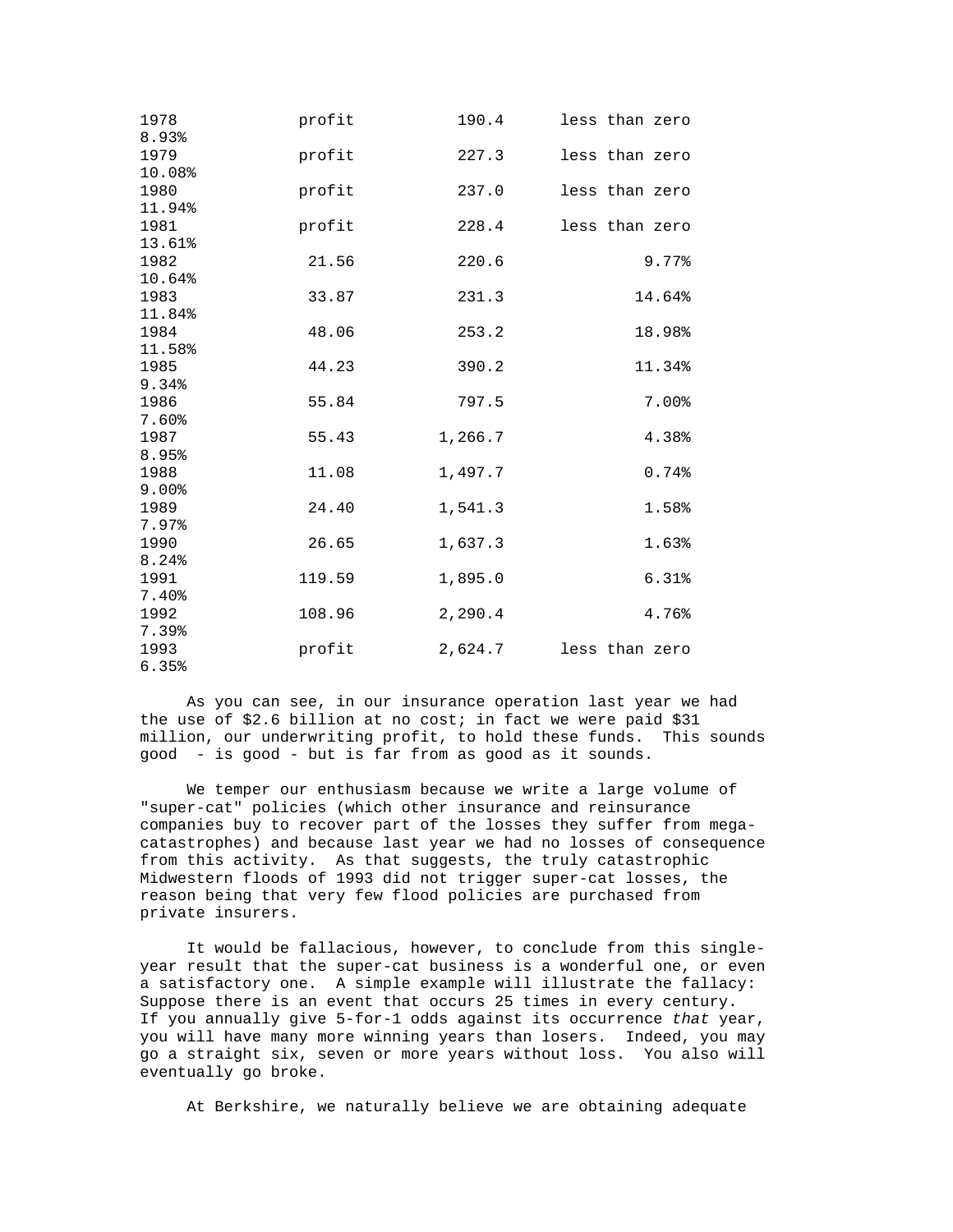premiums and giving more like 3 1/2-for-1 odds. But there is no way for us - or anyone else - to calculate the true odds on super-cat coverages. In fact, it will take decades for us to find out whether our underwriting judgment has been sound.

What we do know is that when a loss comes, it's likely to be a lulu. There may well be years when Berkshire will suffer losses from the super-cat business equal to three or four times what we earned from it in 1993. When Hurricane Andrew blew in 1992, we paid out about \$125 million. Because we've since expanded our super-cat business, a similar storm today could cost us \$600 million.

So far, we have been lucky in 1994. As I write this letter, we are estimating that our losses from the Los Angeles earthquake will be nominal. But if the quake had been a 7.5 instead of a 6.8, it would have been a different story.

Berkshire is ideally positioned to write super-cat policies. In Ajit Jain, we have by far the best manager in this business. Additionally, companies writing these policies need enormous capital, and our net worth is ten to twenty times larger than that of our main competitors. In most lines of insurance, huge resources aren't that important: An insurer can diversify the risks it writes and, if necessary, can lay off risks to reduce concentration in its portfolio. That isn't possible in the supercat business. So these competitors are forced into offering far smaller limits than those we can provide. Were they bolder, they would run the risk that a mega-catastrophe - or a confluence of smaller catastrophes - would wipe them out.

One indication of our premier strength and reputation is that each of the four largest reinsurance companies in the world buys very significant reinsurance coverage from Berkshire. Better than anyone else, these giants understand that the test of a reinsurer is its ability and willingness to pay losses under trying circumstances, not its readiness to accept premiums when things look rosy.

One caution: There has recently been a substantial increase in reinsurance capacity. Close to \$5 billion of equity capital has been raised by reinsurers, almost all of them newly-formed entities. Naturally these new entrants are hungry to write business so that they can justify the projections they utilized in attracting capital. This new competition won't affect our 1994 operations; we're filled up there, primarily with business written in 1993. But we are now seeing signs of price deterioration. If this trend continues, we will resign ourselves to much-reduced volume, keeping ourselves available, though, for the large, sophisticated buyer who requires a super-cat insurer with large capacity and a sure ability to pay losses.

In other areas of our insurance business, our homestate operation, led by Rod Eldred; our workers' compensation business, headed by Brad Kinstler; our credit-card operation, managed by the Kizer family; and National Indemnity's traditional auto and general liability business, led by Don Wurster, all achieved excellent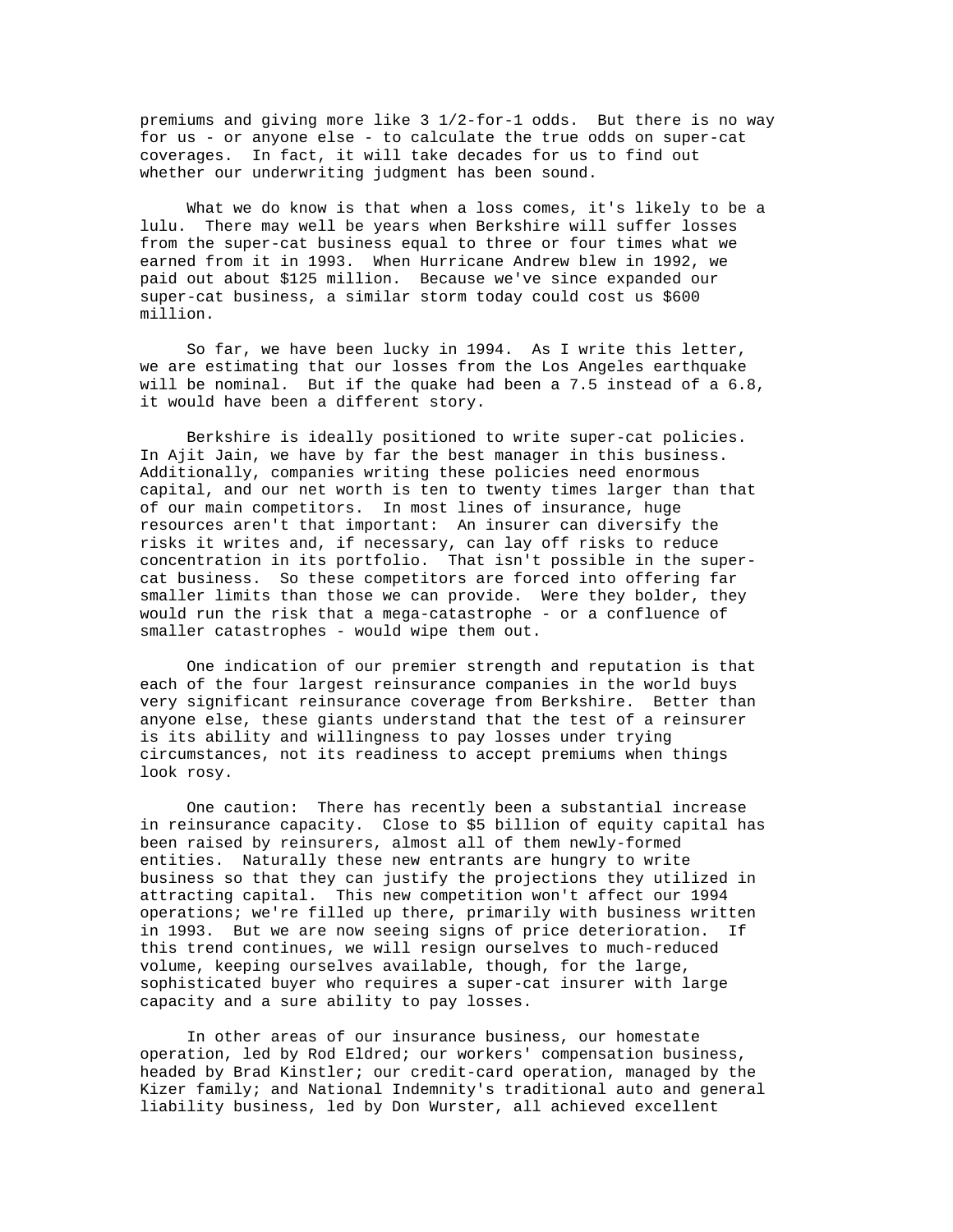results. In combination, these four units produced a significant underwriting profit and substantial float.

All in all, we have a first-class insurance business. Though its results will be highly volatile, this operation possesses an intrinsic value that exceeds its book value by a large amount larger, in fact, than is the case at any other Berkshire business.

### **Common Stock Investments**

Below we list our common stockholdings having a value of over \$250 million. A small portion of these investments belongs to subsidiaries of which Berkshire owns less than 100%.

|              |                                                                       | 12/31/93         |  |
|--------------|-----------------------------------------------------------------------|------------------|--|
| Shares       | Company                                                               | Cost             |  |
| Market       |                                                                       |                  |  |
|              |                                                                       |                  |  |
|              |                                                                       |                  |  |
|              |                                                                       | $(000s$ omitted) |  |
| 2,000,000    | Capital Cities/ABC, Inc.  \$ 345,000                                  |                  |  |
| \$1,239,000  |                                                                       |                  |  |
| 93,400,000   | The Coca-Cola Company. $\ldots \ldots \ldots \ldots 1,023,920$        |                  |  |
| 4,167,975    |                                                                       |                  |  |
| 13,654,600   | Federal Home Loan Mortgage Corp.                                      |                  |  |
|              | ("Freddie Mac")                                                       | 307,505          |  |
| 681,023      |                                                                       |                  |  |
| 34,250,000   | GEICO Corp. $\ldots \ldots \ldots \ldots \ldots \ldots \ldots \ldots$ | 45,713           |  |
| 1,759,594    |                                                                       |                  |  |
| 4,350,000    | General Dynamics Corp.                                                | 94,938           |  |
| 401,287      |                                                                       |                  |  |
| 24,000,000   | The Gillette Company $\ldots \ldots \ldots \ldots$                    | 600,000          |  |
| 1,431,000    |                                                                       |                  |  |
| 38, 335, 000 | Guinness PLC                                                          | 333,019          |  |
| 270,822      |                                                                       |                  |  |
| 1,727,765    | The Washington Post Company.                                          | 9,731            |  |
| 440,148      |                                                                       |                  |  |
|              | $6,791,218$ Wells Fargo & Company                                     | 423,680          |  |
| 878,614      |                                                                       |                  |  |

Considering the similarity of this year's list and the last, you may decide your management is hopelessly comatose. But we continue to think that it is usually foolish to part with an interest in a business that is both understandable and durably wonderful. Business interests of that kind are simply too hard to replace.

Interestingly, corporate managers have no trouble understanding that point when they are focusing on a business they operate: A parent company that owns a subsidiary with superb longterm economics is not likely to sell that entity regardless of price. "Why," the CEO would ask, "should I part with my crown jewel?" Yet that same CEO, when it comes to running his personal investment portfolio, will offhandedly - and even impetuously move from business to business when presented with no more than superficial arguments by his broker for doing so. The worst of these is perhaps, "You can't go broke taking a profit." Can you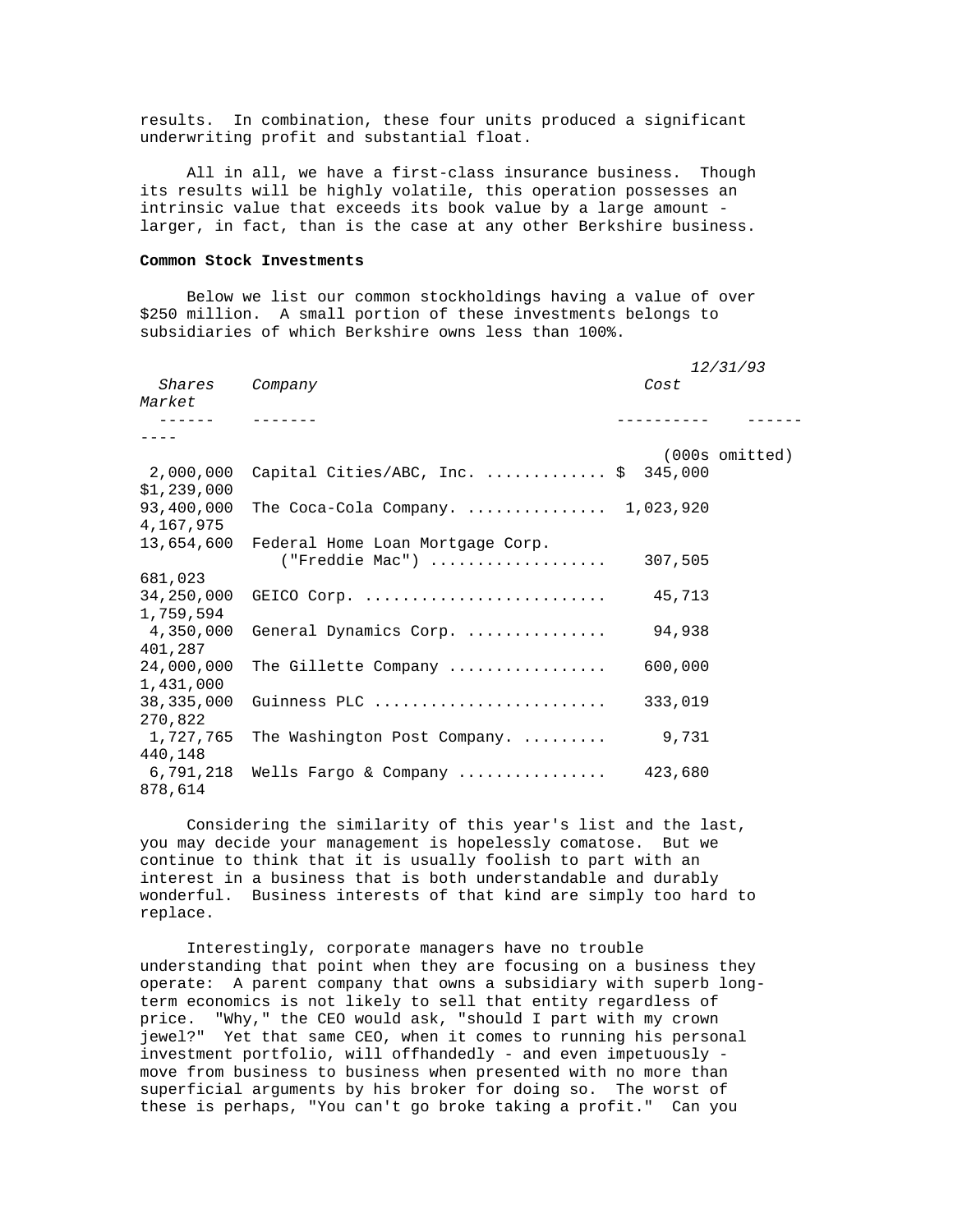imagine a CEO using this line to urge his board to sell a star subsidiary? In our view, what makes sense in business also makes sense in stocks: An investor should ordinarily hold a small piece of an outstanding business with the same tenacity that an owner would exhibit if he owned all of that business.

Earlier I mentioned the financial results that could have been achieved by investing \$40 in The Coca-Cola Co. in 1919. In 1938, more than 50 years after the introduction of Coke, and long after the drink was firmly established as an American icon, *Fortune* did an excellent story on the company. In the second paragraph the writer reported: "Several times every year a weighty and serious investor looks long and with profound respect at Coca-Cola's record, but comes regretfully to the conclusion that he is looking too late. The specters of saturation and competition rise before him."

Yes, competition there was in 1938 and in 1993 as well. But it's worth noting that in 1938 The Coca-Cola Co. sold 207 million cases of soft drinks (if its gallonage then is converted into the 192-ounce cases used for measurement today) and in 1993 it sold about 10.7 billion cases, a 50-fold increase in physical volume from a company that in 1938 was already dominant in its very major industry. Nor was the party over in 1938 for an investor: Though the \$40 invested in 1919 in one share had (with dividends reinvested) turned into \$3,277 by the end of 1938, a fresh \$40 then invested in Coca-Cola stock would have grown to \$25,000 by yearend 1993.

I can't resist one more quote from that 1938 *Fortune* story: "It would be hard to name any company comparable in size to Coca-Cola and selling, as Coca-Cola does, an unchanged product that can point to a ten-year record anything like Coca-Cola's." In the 55 years that have since passed, Coke's product line has broadened somewhat, but it's remarkable how well that description still fits.

Charlie and I decided long ago that in an investment lifetime it's just too hard to make hundreds of smart decisions. That judgment became ever more compelling as Berkshire's capital mushroomed and the universe of investments that could significantly affect our results shrank dramatically. Therefore, we adopted a strategy that required our being smart - and not too smart at that - only a very few times. Indeed, we'll now settle for one good idea a year. (Charlie says it's my turn.)

The strategy we've adopted precludes our following standard diversification dogma. Many pundits would therefore say the strategy must be riskier than that employed by more conventional investors. We disagree. We believe that a policy of portfolio concentration may well *decrease* risk if it raises, as it should, both the intensity with which an investor thinks about a business and the comfort-level he must feel with its economic characteristics before buying into it. In stating this opinion, we define risk, using dictionary terms, as "the possibility of loss or injury."

Academics, however, like to define investment "risk" differently, averring that it is the relative volatility of a stock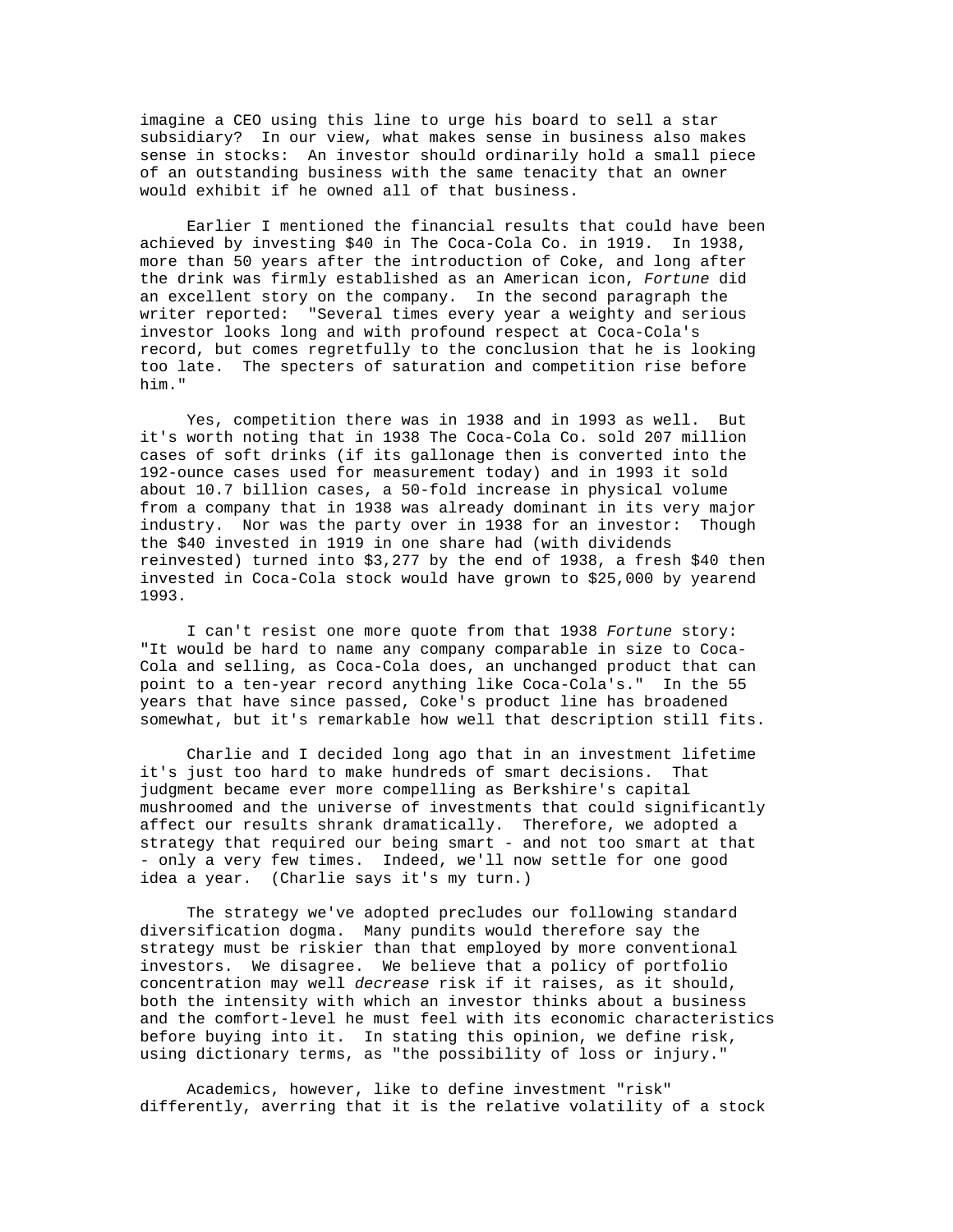or portfolio of stocks - that is, their volatility as compared to that of a large universe of stocks. Employing data bases and statistical skills, these academics compute with precision the "beta" of a stock - its relative volatility in the past - and then build arcane investment and capital-allocation theories around this calculation. In their hunger for a single statistic to measure risk, however, they forget a fundamental principle: It is better to be approximately right than precisely wrong.

For owners of a business - and that's the way we think of shareholders - the academics' definition of risk is far off the mark, so much so that it produces absurdities. For example, under beta-based theory, a stock that has dropped very sharply compared to the market - as had Washington Post when we bought it in 1973 becomes "riskier" at the lower price than it was at the higher price. Would that description have then made any sense to someone who was offered the entire company at a vastly-reduced price?

In fact, the true investor *welcomes* volatility. Ben Graham explained why in Chapter 8 of *The Intelligent Investor.* There he introduced "Mr. Market," an obliging fellow who shows up every day to either buy from you or sell to you, whichever you wish. The more manic-depressive this chap is, the greater the opportunities available to the investor. That's true because a wildly fluctuating market means that irrationally low prices will periodically be attached to solid businesses. It is impossible to see how the availability of such prices can be thought of as increasing the hazards for an investor who is totally free to either ignore the market or exploit its folly.

In assessing risk, a beta purist will disdain examining what a company produces, what its competitors are doing, or how much borrowed money the business employs. He may even prefer not to know the company's name. What he treasures is the price history of its stock. In contrast, we'll happily forgo knowing the price history and instead will seek whatever information will further our understanding of the company's business. After we buy a stock, consequently, we would not be disturbed if markets closed for a year or two. We don't need a daily quote on our 100% position in See's or H. H. Brown to validate our well-being. Why, then, should we need a quote on our 7% interest in Coke?

In our opinion, the real risk that an investor must assess is whether his aggregate after-tax receipts from an investment (including those he receives on sale) will, over his prospective holding period, give him at least as much purchasing power as he had to begin with, plus a modest rate of interest on that initial stake. Though this risk cannot be calculated with engineering precision, it can in some cases be judged with a degree of accuracy that is useful. The primary factors bearing upon this evaluation are:

- 1) The certainty with which the long-term economic characteristics of the business can be evaluated;
- 2) The certainty with which management can be evaluated, both as to its ability to realize the full potential of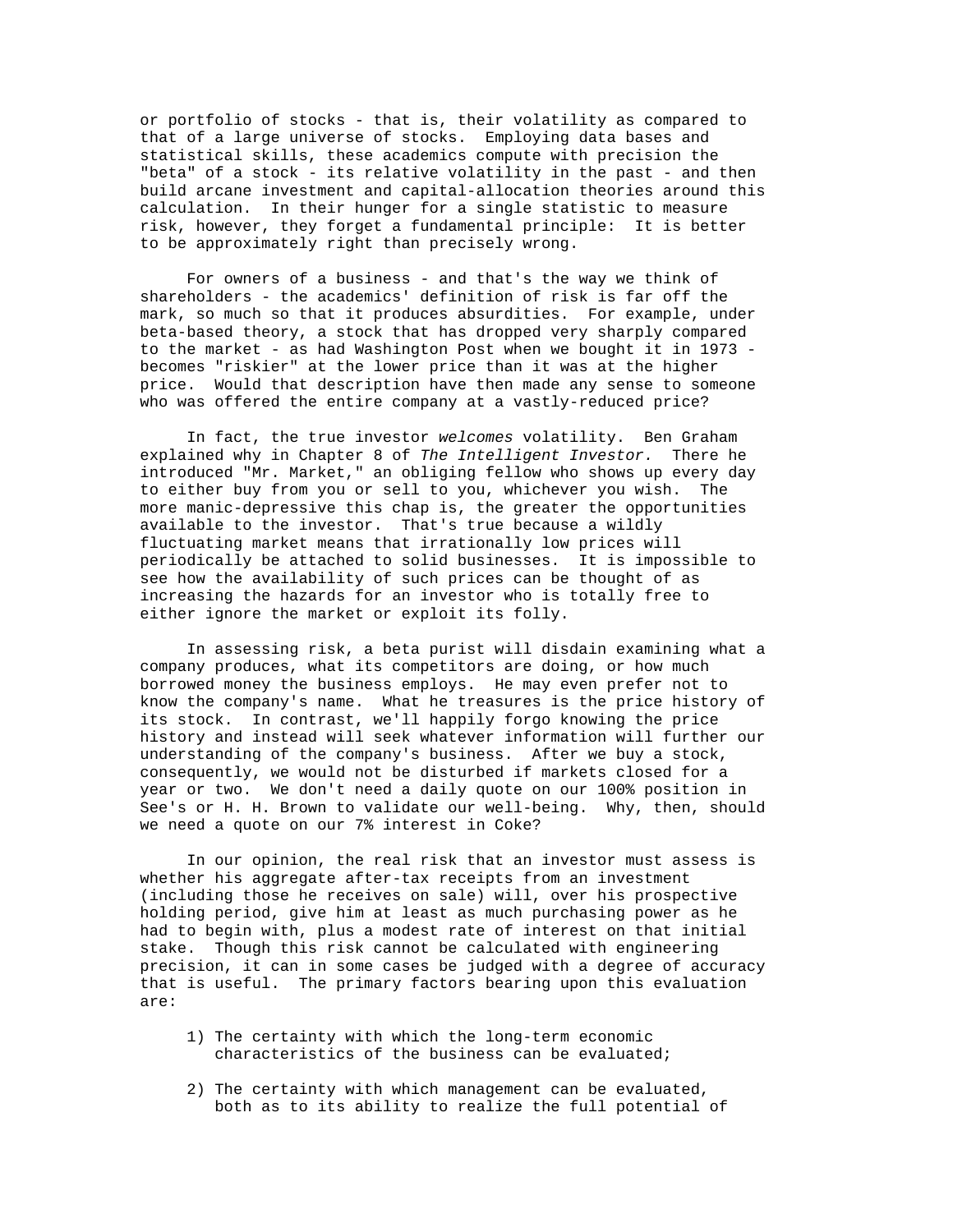the business and to wisely employ its cash flows;

- 3) The certainty with which management can be counted on to channel the rewards from the business to the shareholders rather than to itself;
- 4) The purchase price of the business;
- 5) The levels of taxation and inflation that will be experienced and that will determine the degree by which an investor's purchasing-power return is reduced from his gross return.

These factors will probably strike many analysts as unbearably fuzzy, since they cannot be extracted from a data base of any kind. But the difficulty of precisely quantifying these matters does not negate their importance nor is it insuperable. Just as Justice Stewart found it impossible to formulate a test for obscenity but nevertheless asserted, "I know it when I see it," so also can investors - in an inexact but useful way - "see" the risks inherent in certain investments without reference to complex equations or price histories.

Is it really so difficult to conclude that Coca-Cola and Gillette possess far less business risk over the long term than, say, *any* computer company or retailer? Worldwide, Coke sells about 44% of all soft drinks, and Gillette has more than a 60% share (in value) of the blade market. Leaving aside chewing gum, in which Wrigley is dominant, I know of no other significant businesses in which the leading company has long enjoyed such global power.

Moreover, both Coke and Gillette have actually increased their worldwide shares of market in recent years. The might of their brand names, the attributes of their products, and the strength of their distribution systems give them an enormous competitive advantage, setting up a protective moat around their economic castles. The average company, in contrast, does battle daily without any such means of protection. As Peter Lynch says, stocks of companies selling commodity-like products should come with a warning label: "Competition may prove hazardous to human wealth."

The competitive strengths of a Coke or Gillette are obvious to even the casual observer of business. Yet the beta of their stocks is similar to that of a great many run-of-the-mill companies who possess little or no competitive advantage. Should we conclude from this similarity that the competitive strength of Coke and Gillette gains them nothing when business risk is being measured? Or should we conclude that the risk in owning a piece of a company - its stock - is somehow divorced from the long-term risk inherent in its business operations? We believe neither conclusion makes sense and that equating beta with investment risk also makes no sense.

The theoretician bred on beta has no mechanism for differentiating the risk inherent in, say, a single-product toy company selling pet rocks or hula hoops from that of another toy company whose sole product is Monopoly or Barbie. But it's quite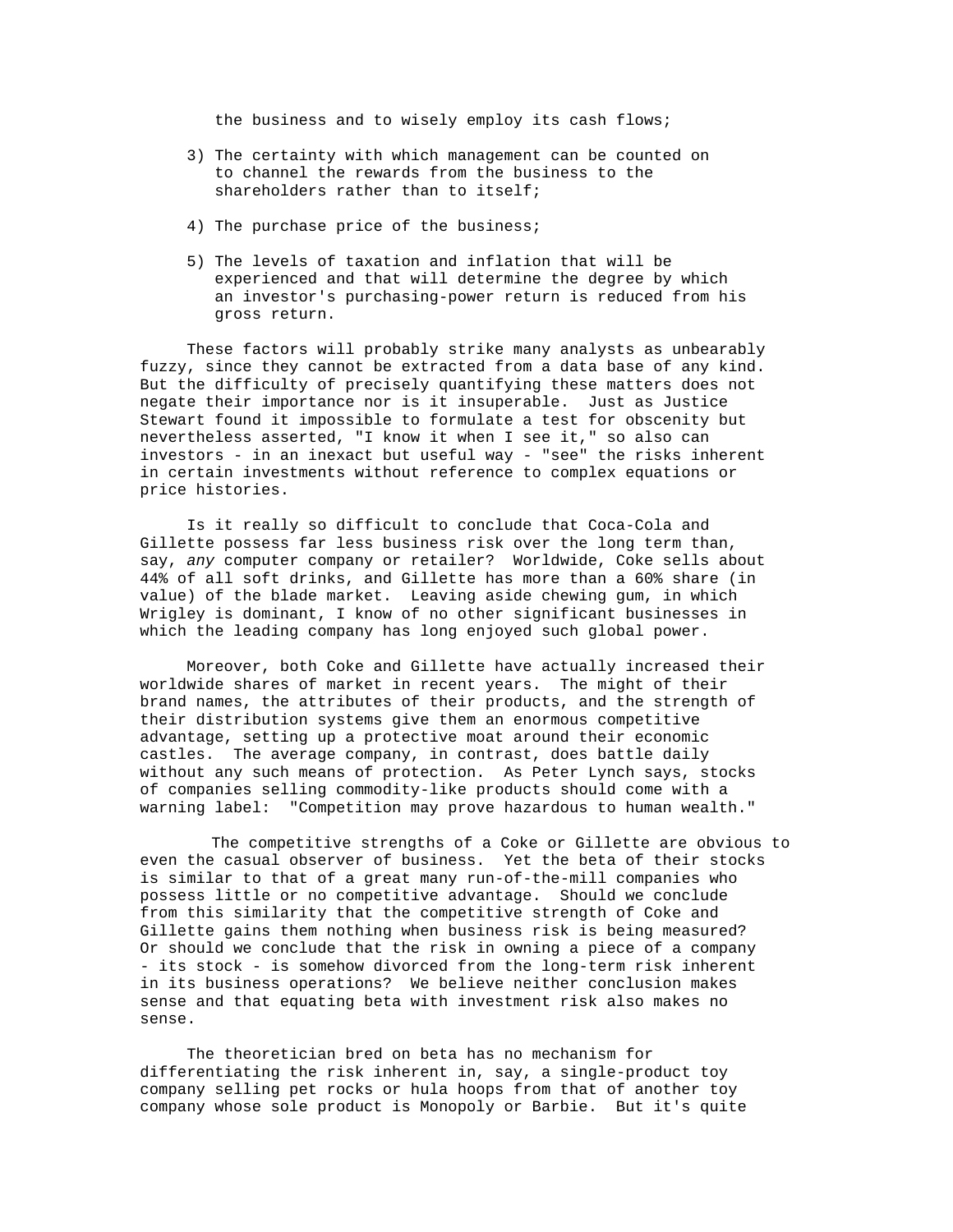possible for ordinary investors to make such distinctions if they have a reasonable understanding of consumer behavior and the factors that create long-term competitive strength or weakness. Obviously, every investor will make mistakes. But by confining himself to a relatively few, easy-to-understand cases, a reasonably intelligent, informed and diligent person can judge investment risks with a useful degree of accuracy.

In many industries, of course, Charlie and I can't determine whether we are dealing with a "pet rock" or a "Barbie." We couldn't solve this problem, moreover, even if we were to spend years intensely studying those industries. Sometimes our own intellectual shortcomings would stand in the way of understanding, and in other cases the nature of the industry would be the roadblock. For example, a business that must deal with fast-moving technology is not going to lend itself to reliable evaluations of its long-term economics. Did we foresee thirty years ago what would transpire in the television-manufacturing or computer industries? Of course not. (Nor did most of the investors and corporate managers who enthusiastically entered those industries.) Why, then, should Charlie and I now think we can predict the future of other rapidly-evolving businesses? We'll stick instead with the easy cases. Why search for a needle buried in a haystack when one is sitting in plain sight?

Of course, some investment strategies - for instance, our efforts in arbitrage over the years - require wide diversification. If significant risk exists in a single transaction, overall risk should be reduced by making that purchase one of many mutuallyindependent commitments. Thus, you may consciously purchase a risky investment - one that indeed has a significant possibility of causing loss or injury - if you believe that your gain, weighted for probabilities, considerably exceeds your loss, comparably weighted, and if you can commit to a number of similar, but unrelated opportunities. Most venture capitalists employ this strategy. Should you choose to pursue this course, you should adopt the outlook of the casino that owns a roulette wheel, which will want to see lots of action because it is favored by probabilities, but will refuse to accept a single, huge bet.

Another situation requiring wide diversification occurs when an investor who does not understand the economics of specific businesses nevertheless believes it in his interest to be a longterm owner of American industry. That investor should both own a large number of equities and space out his purchases. By periodically investing in an index fund, for example, the knownothing investor can actually out-perform most investment professionals. Paradoxically, when "dumb" money acknowledges its limitations, it ceases to be dumb.

On the other hand, if you are a know-*something* investor, able to understand business economics and to find five to ten sensiblypriced companies that possess important long-term competitive advantages, conventional diversification makes no sense for you. It is apt simply to hurt your results and increase your risk. I cannot understand why an investor of that sort elects to put money into a business that is his 20th favorite rather than simply adding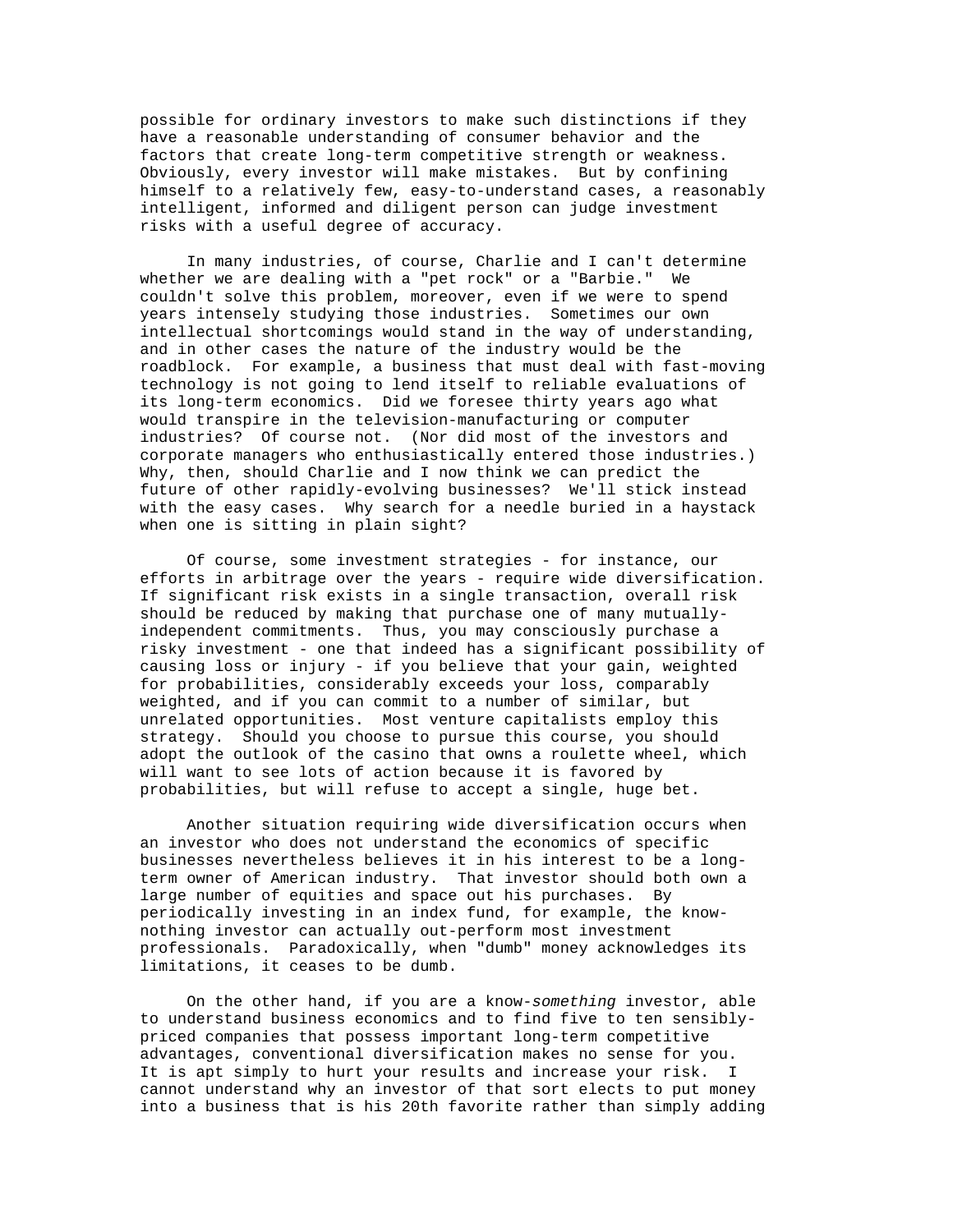that money to his top choices - the businesses he understands best and that present the least risk, along with the greatest profit potential. In the words of the prophet Mae West: "Too much of a good thing can be wonderful."

### **Corporate Governance**

At our annual meetings, someone usually asks "What happens to this place if you get hit by a truck?" I'm glad they are still asking the question in this form. It won't be too long before the query becomes: "What happens to this place if you *don't* get hit by a truck?"

Such questions, in any event, raise a reason for me to discuss corporate governance, a hot topic during the past year. In general, I believe that directors have stiffened their spines recently and that shareholders are now being treated somewhat more like true owners than was the case not long ago. Commentators on corporate governance, however, seldom make any distinction among three fundamentally different manager/owner situations that exist in publicly-held companies. Though the legal responsibility of directors is identical throughout, their ability to effect change differs in each of the cases. Attention usually falls on the first case, because it prevails on the corporate scene. Since Berkshire falls into the second category, however, and will someday fall into the third, we will discuss all three variations.

The first, and by far most common, board situation is one in which a corporation has no controlling shareholder. In that case, I believe directors should behave as if there is a single absentee owner, whose long-term interest they should try to further in all proper ways. Unfortunately, "long-term" gives directors a lot of wiggle room. If they lack either integrity or the ability to think independently, directors can do great violence to shareholders while still claiming to be acting in their long-term interest. But assume the board is functioning well and must deal with a management that is mediocre or worse. Directors then have the responsibility for changing that management, just as an intelligent owner would do if he were present. And if able but greedy managers over-reach and try to dip too deeply into the shareholders' pockets, directors must slap their hands.

In this plain-vanilla case, a director who sees something he doesn't like should attempt to persuade the other directors of his views. If he is successful, the board will have the muscle to make the appropriate change. Suppose, though, that the unhappy director can't get other directors to agree with him. He should then feel free to make his views known to the absentee owners. Directors seldom do that, of course. The temperament of many directors would in fact be incompatible with critical behavior of that sort. But I see nothing improper in such actions, assuming the issues are serious. Naturally, the complaining director can expect a vigorous rebuttal from the unpersuaded directors, a prospect that should discourage the dissenter from pursuing trivial or non-rational causes.

For the boards just discussed, I believe the directors ought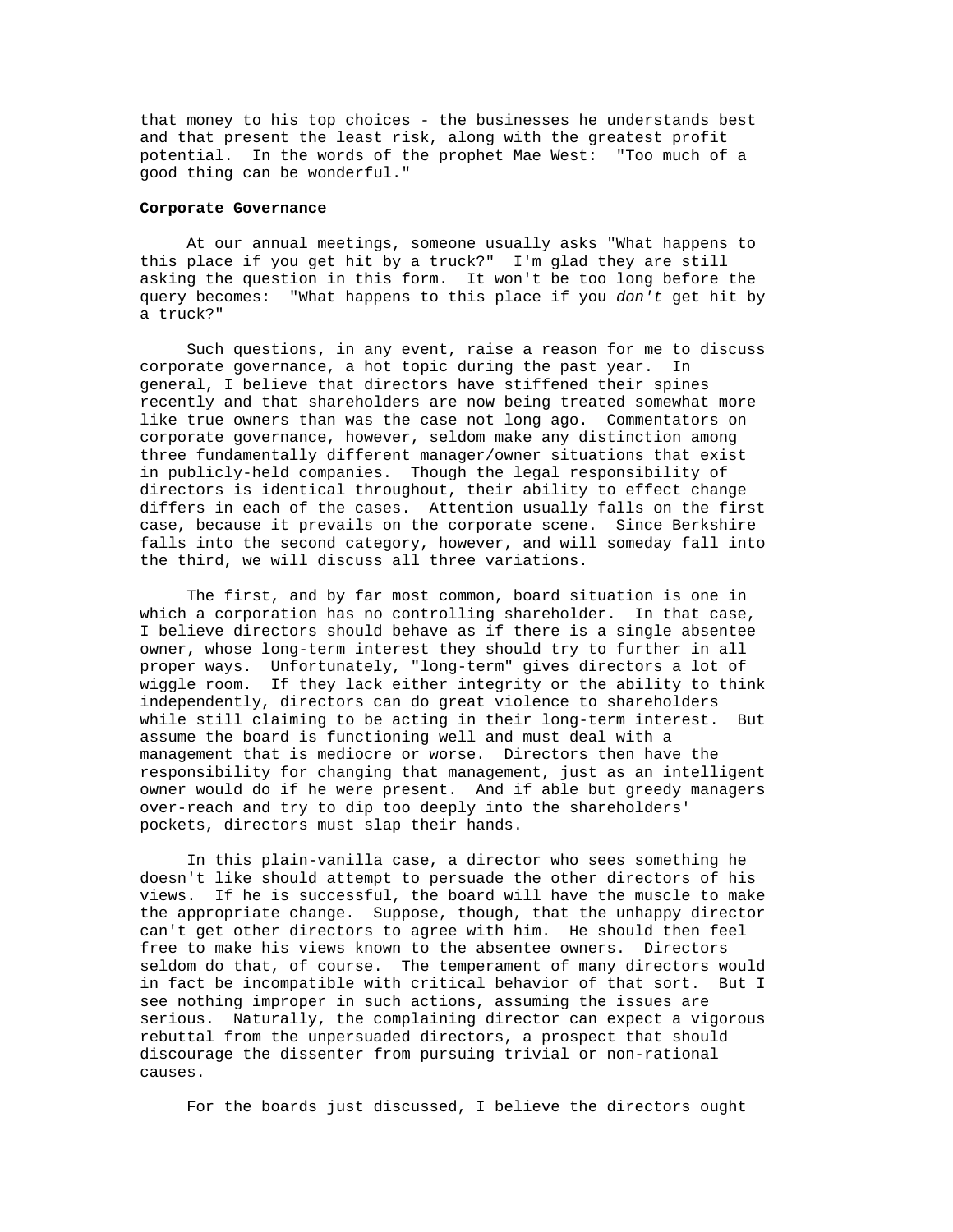to be relatively few in number - say, ten or less - and ought to come mostly from the outside. The outside board members should establish standards for the CEO's performance and should also periodically meet, without his being present, to evaluate his performance against those standards.

The requisites for board membership should be business savvy, interest in the job, and owner-orientation. Too often, directors are selected simply because they are prominent or add diversity to the board. That practice is a mistake. Furthermore, mistakes in selecting directors are particularly serious because appointments are so hard to undo: The pleasant but vacuous director need never worry about job security.

The second case is that existing at Berkshire, where the controlling owner is also the manager. At some companies, this arrangement is facilitated by the existence of two classes of stock endowed with disproportionate voting power. In these situations, it's obvious that the board does not act as an agent between owners and management and that the directors cannot effect change except through persuasion. Therefore, if the owner/manager is mediocre or worse - or is over-reaching - there is little a director can do about it except object. If the directors having no connections to the owner/manager make a unified argument, it may well have some effect. More likely it will not.

If change does not come, and the matter is sufficiently serious, the outside directors should resign. Their resignation will signal their doubts about management, and it will emphasize that no outsider is in a position to correct the owner/manager's shortcomings.

The third governance case occurs when there is a controlling owner who is not involved in management. This case, examples of which are Hershey Foods and Dow Jones, puts the outside directors in a potentially useful position. If they become unhappy with either the competence or integrity of the manager, they can go directly to the owner (who may also be on the board) and report their dissatisfaction. This situation is ideal for an outside director, since he need make his case only to a single, presumably interested owner, who can forthwith effect change if the argument is persuasive. Even so, the dissatisfied director has only that single course of action. If he remains unsatisfied about a critical matter, he has no choice but to resign.

Logically, the third case should be the most effective in insuring first-class management. In the second case the owner is not going to fire himself, and in the first case, directors often find it very difficult to deal with mediocrity or mild overreaching. Unless the unhappy directors can win over a majority of the board - an awkward social and logistical task, particularly if management's behavior is merely odious, not egregious - their hands are effectively tied. In practice, directors trapped in situations of this kind usually convince themselves that by staying around they can do at least some good. Meanwhile, management proceeds unfettered.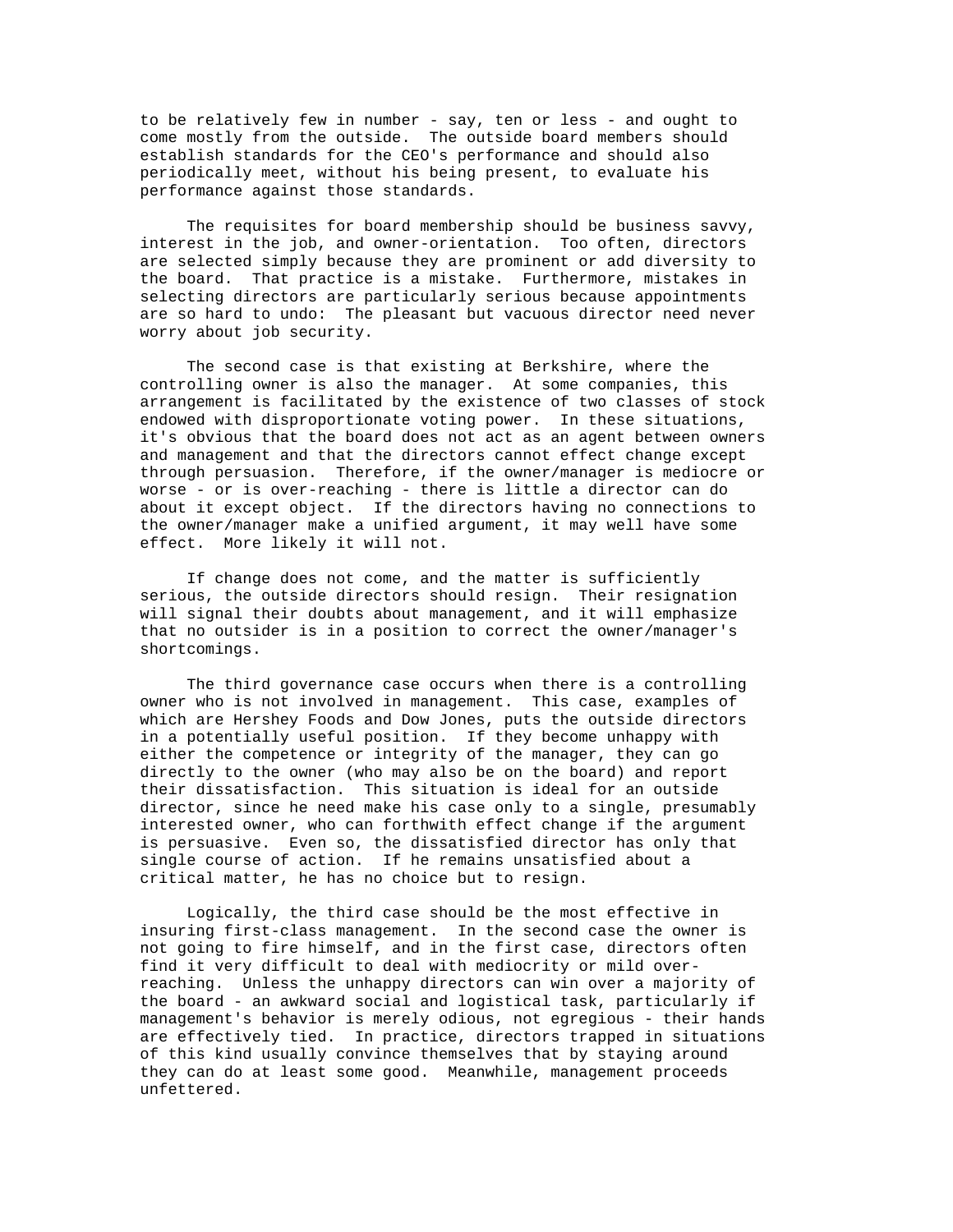In the third case, the owner is neither judging himself nor burdened with the problem of garnering a majority. He can also insure that outside directors are selected who will bring useful qualities to the board. These directors, in turn, will know that the good advice they give will reach the right ears, rather than being stifled by a recalcitrant management. If the controlling owner is intelligent and self-confident, he will make decisions in respect to management that are meritocratic and pro-shareholder. Moreover - and this is critically important - he can readily correct any mistake he makes.

At Berkshire we operate in the second mode now and will for as long as I remain functional. My health, let me add, is excellent. For better or worse, you are likely to have me as an owner/manager for some time.

After my death, all of my stock will go to my wife, Susie, should she survive me, or to a foundation if she dies before I do. In neither case will taxes and bequests require the sale of consequential amounts of stock.

When my stock is transferred to either my wife or the foundation, Berkshire will enter the third governance mode, going forward with a vitally interested, but non-management, owner and with a management that must perform for that owner. In preparation for that time, Susie was elected to the board a few years ago, and in 1993 our son, Howard, joined the board. These family members will not be managers of the company in the future, but they will represent the controlling interest should anything happen to me. Most of our other directors are also significant owners of Berkshire stock, and each has a strong owner-orientation. All in all, we're prepared for "the truck."

#### **Shareholder-Designated Contributions**

About 97% of all eligible shares participated in Berkshire's 1993 shareholder-designated contributions program. Contributions made through the program were \$9.4 million and 3,110 charities were recipients.

Berkshire's practice in respect to discretionary philanthropy - as contrasted to its policies regarding contributions that are clearly related to the company's business activities - differs significantly from that of other publicly-held corporations. There, most corporate contributions are made pursuant to the wishes of the CEO (who often will be responding to social pressures), employees (through matching gifts), or directors (through matching gifts or requests they make of the CEO).

At Berkshire, we believe that the company's money is the owners' money, just as it would be in a closely-held corporation, partnership, or sole proprietorship. Therefore, if funds are to be given to causes unrelated to Berkshire's business activities, it is the charities favored by our owners that should receive them. We've yet to find a CEO who believes he should personally fund the charities favored by his shareholders. Why, then, should they foot the bill for his picks?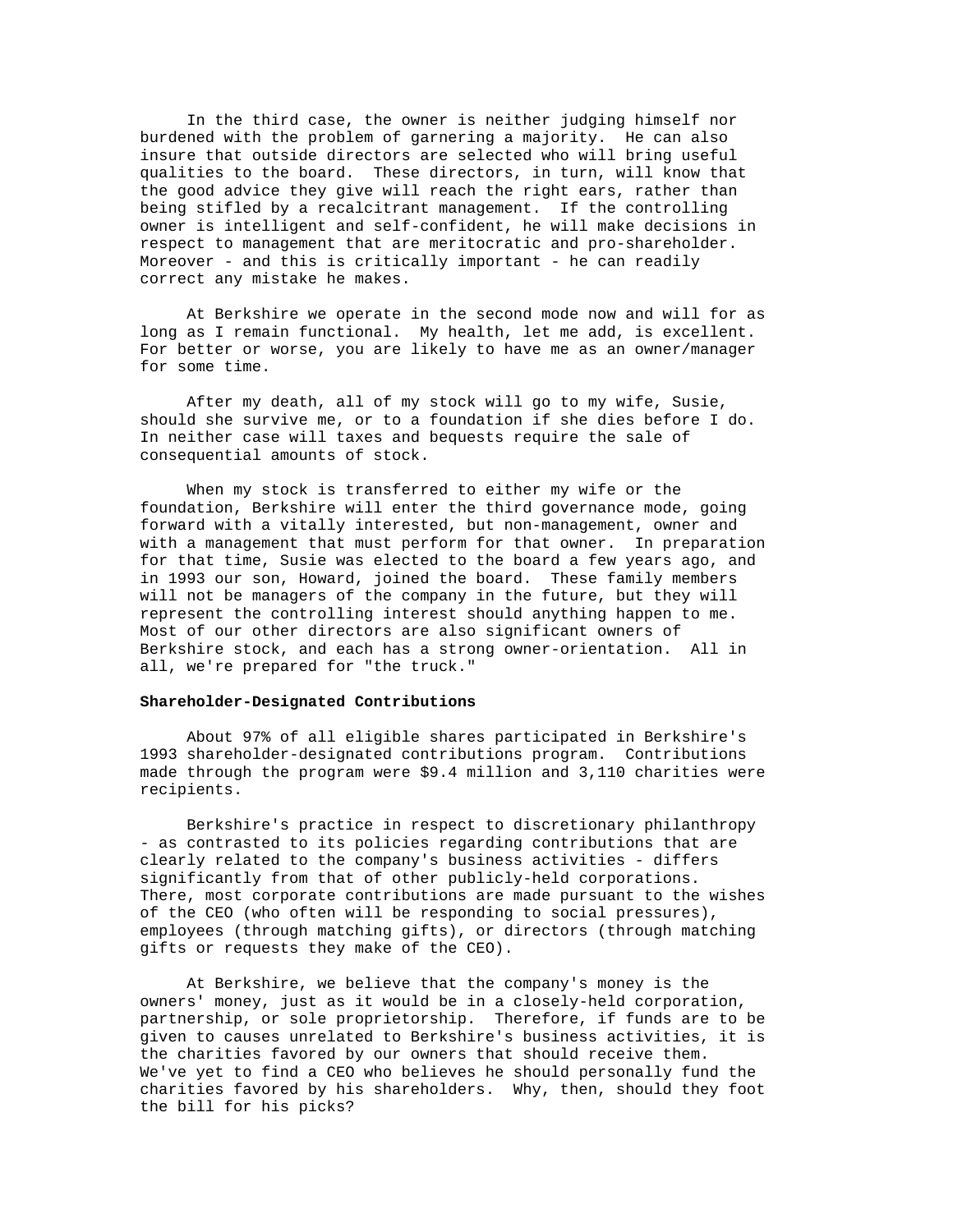Let me add that our program is easy to administer. Last fall, for two months, we borrowed one person from National Indemnity to help us implement the instructions that came from our 7,500 registered shareholders. I'd guess that the average corporate program in which employee gifts are matched incurs far greater administrative costs. Indeed, our entire corporate overhead is less than half the size of our charitable contributions. *(Charlie, however, insists that I tell you that \$1.4 million of our \$4.9 million overhead is*

*attributable to our corporate jet, The Indefensible.)*

Below is a list showing the largest categories to which our shareholders have steered their contributions.

- (a) 347 churches and synagogues received 569 gifts
- (b) 283 colleges and universities received 670 gifts
- (c) 244 K-12 schools (about two-thirds secular, onethird religious) received 525 gifts
- (d) 288 institutions dedicated to art, culture or the humanities received 447 gifts
- (e) 180 religious social-service organizations (split about equally between Christian and Jewish) received 411 gifts
- (f) 445 secular social-service organizations (about 40% youth-related) received 759 gifts
- (g) 153 hospitals received 261 gifts
- (h) 186 health-related organizations (American Heart Association, American Cancer Society, etc.) received 320 gifts

Three things about this list seem particularly interesting to me. First, to some degree it indicates what people choose to give money to when they are acting of their own accord, free of pressure from solicitors or emotional appeals from charities. Second, the contributions programs of publicly-held companies almost never allow gifts to churches and synagogues, yet clearly these institutions are what many shareholders would like to support. Third, the gifts made by our shareholders display conflicting philosophies: 130 gifts were directed to organizations that believe in making abortions readily available for women and 30 gifts were directed to organizations (other than churches) that discourage or are opposed to abortion.

Last year I told you that I was thinking of raising the amount that Berkshire shareholders can give under our designatedcontributions program and asked for your comments. We received a few well-written letters opposing the entire idea, on the grounds that it was our job to run the business and not our job to force shareholders into making charitable gifts. Most of the shareholders responding, however, noted the tax efficiency of the plan and urged us to increase the designated amount. Several shareholders who have given stock to their children or grandchildren told me that they consider the program a particularly good way to get youngsters thinking at an early age about the subject of giving. These people, in other words, perceive the program to be an educational, as well as philanthropic, tool. The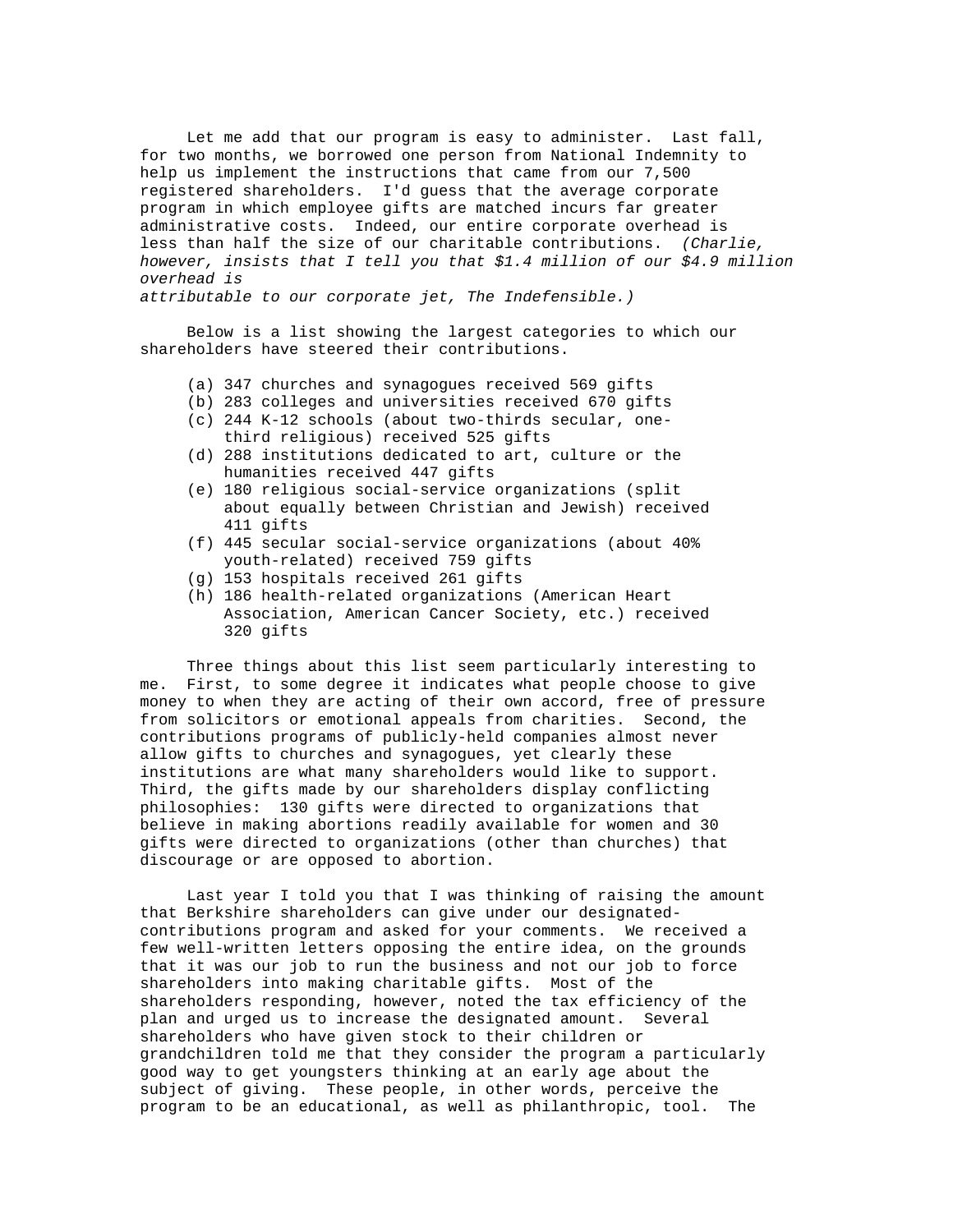bottom line is that we did raise the amount in 1993, from \$8 per share to \$10.

In addition to the shareholder-designated contributions that Berkshire distributes, our operating businesses make contributions, including merchandise, averaging about \$2.5 million annually. These contributions support local charities, such as The United Way, and produce roughly commensurate benefits for our businesses.

We suggest that new shareholders read the description of our shareholder-designated contributions program that appears on pages 50-51. *To participate in future programs, you must make sure your shares are registered in the name of the actual owner, not in the nominee name of a broker, bank or depository. Shares not so registered on August 31, 1994 will be ineligible for the 1994 program.*

## **A Few Personal Items**

Mrs. B - Rose Blumkin - had her 100th birthday on December 3, 1993. (The candles cost more than the cake.) That was a day on which the store was scheduled to be open in the evening. Mrs. B, who works seven days a week, for however many hours the store operates, found the proper decision quite obvious: She simply postponed her party until an evening when the store was closed.

Mrs. B's story is well-known but worth telling again. She came to the United States 77 years ago, unable to speak English and devoid of formal schooling. In 1937, she founded the Nebraska Furniture Mart with \$500. Last year the store had sales of \$200 million, a larger amount by far than that recorded by any other home furnishings store in the United States. Our part in all of this began ten years ago when Mrs. B sold control of the business to Berkshire Hathaway, a deal we completed without obtaining audited financial statements, checking real estate records, or getting any warranties. In short, her word was good enough for us.

Naturally, I was delighted to attend Mrs. B's birthday party. After all, she's promised to attend *my* 100th.

\* \* \* \* \* \* \* \* \* \* \* \*

Katharine Graham retired last year as the chairman of The Washington Post Company, having relinquished the CEO title three years ago. In 1973, we purchased our stock in her company for about \$10 million. Our holding now garners \$7 million a year in dividends and is worth over \$400 million. At the time of our purchase, we knew that the economic prospects of the company were good. But equally important, Charlie and I concluded that Kay would prove to be an outstanding manager and would treat all shareholders honorably. That latter consideration was particularly important because The Washington Post Company has two classes of stock, a structure that we've seen some managers abuse.

All of our judgments about this investment have been validated by events. Kay's skills as a manager were underscored this past year when she was elected by *Fortune's* Board of Editors to the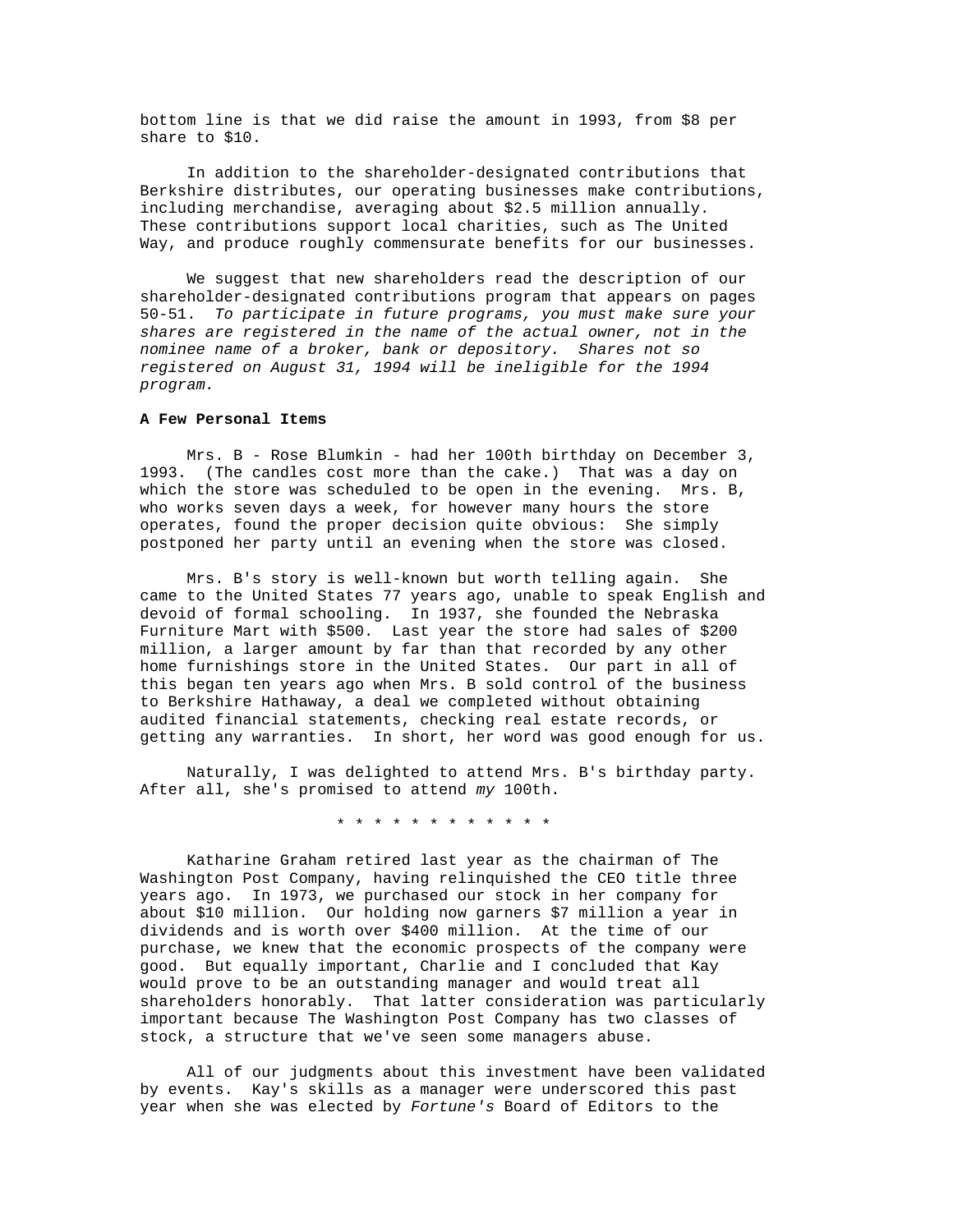Business Hall of Fame. On behalf of our shareholders, Charlie and I had long ago put her in Berkshire's Hall of Fame.

\* \* \* \* \* \* \* \* \* \* \* \*

Another of last year's retirees was Don Keough of Coca-Cola, although, as he puts it, his retirement lasted "about 14 hours." Don is one of the most extraordinary human beings I've ever known a man of enormous business talent, but, even more important, a man who brings out the absolute best in everyone lucky enough to associate with him. Coca-Cola wants its product to be present at the happy times of a person's life. Don Keough, as an individual, invariably increases the happiness of those around him. It's impossible to think about Don without feeling good.

I will edge up to how I met Don by slipping in a plug for my neighborhood in Omaha: Though Charlie has lived in California for 45 years, his home as a boy was about 200 feet away from the house where I now live; my wife, Susie, grew up  $1\ 1/2$  blocks away; and we have about 125 Berkshire shareholders in the zip code. As for Don, in 1958 he bought the house directly across the street from mine. He was then a coffee salesman with a big family and a small income.

The impressions I formed in those days about Don were a factor in my decision to have Berkshire make a record \$1 billion investment in Coca-Cola in 1988-89. Roberto Goizueta had become CEO of Coke in 1981, with Don alongside as his partner. The two of them took hold of a company that had stagnated during the previous decade and moved it from \$4.4 billion of market value to \$58 billion in less than 13 years. What a difference a pair of managers like this makes, even when their product has been around for 100 years.

\* \* \* \* \* \* \* \* \* \* \* \*

Frank Rooney did double duty last year. In addition to leading H. H. Brown to record profits - 35% above the 1992 high he also was key to our merger with Dexter.

Frank has known Harold Alfond and Peter Lunder for decades, and shortly after our purchase of H. H. Brown, told me what a wonderful operation they managed. He encouraged us to get together and in due course we made a deal. Frank told Harold and Peter that Berkshire would provide an ideal corporate "home" for Dexter, and that assurance undoubtedly contributed to their decision to join with us.

I've told you in the past of Frank's extraordinary record in building Melville Corp. during his 23 year tenure as CEO. Now, at 72, he's setting an even faster pace at Berkshire. Frank has a low-key, relaxed style, but don't let that fool you. When he swings, the ball disappears far over the fence.

### **The Annual Meeting**

This year the Annual Meeting will be held at the Orpheum Theater in downtown Omaha at 9:30 a.m. on Monday, April 25, 1994.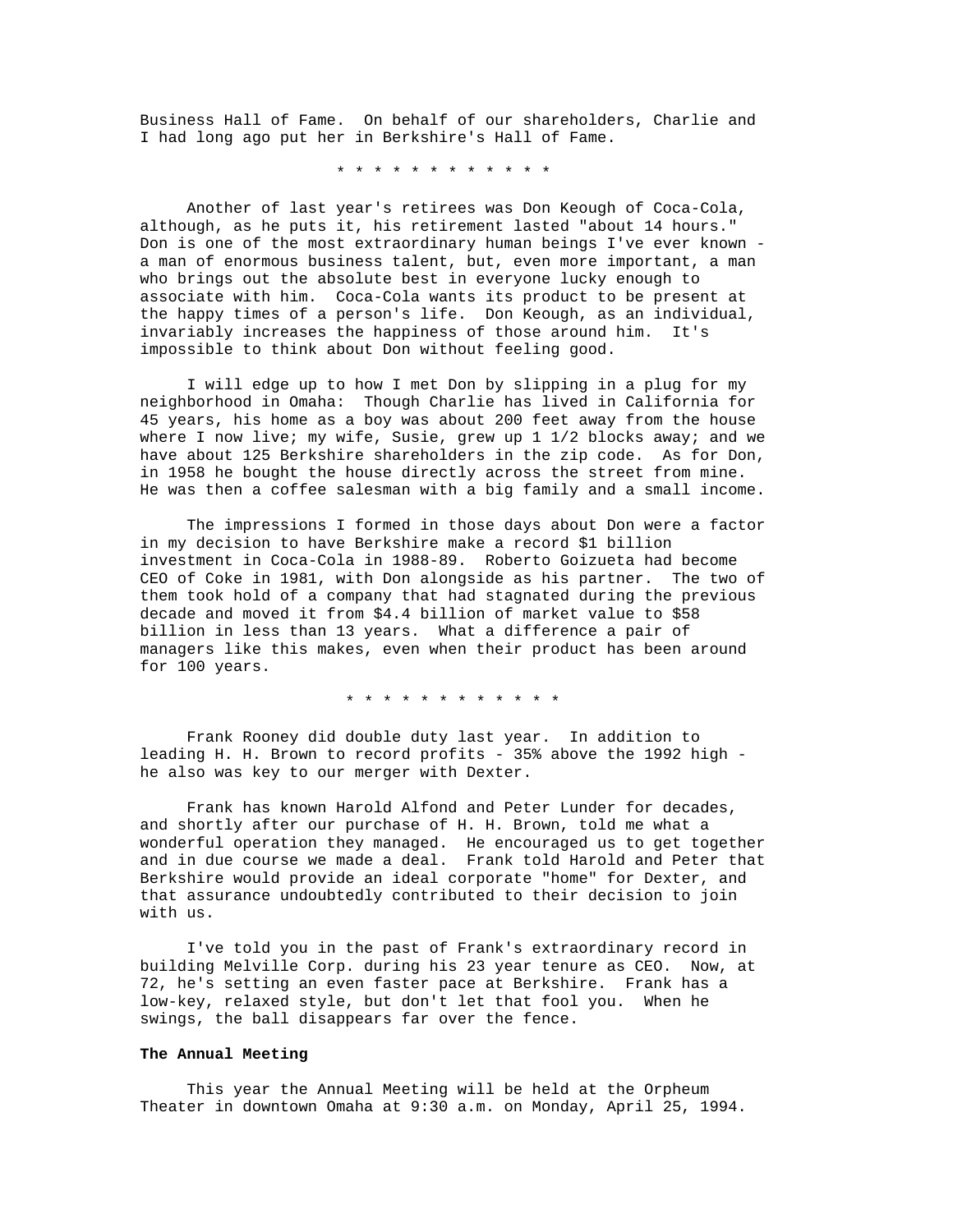A record 2,200 people turned up for the meeting last year, but the theater can handle many more. We will have a display in the lobby featuring many of our consumer products - candy, spray guns, shoes, cutlery, encyclopedias, and the like. Among my favorites slated to be there is a See's candy assortment that commemorates Mrs. B's 100th birthday and that features her picture, rather than Mrs. See's, on the package.

We recommend that you promptly get hotel reservations at one of these hotels: (1) The Radisson-Redick Tower, a small (88 rooms) but nice hotel across the street from the Orpheum; (2) the much larger Red Lion Hotel, located about a five-minute walk from the Orpheum; or (3) the Marriott, located in West Omaha about 100 yards from Borsheim's, which is a twenty-minute drive from downtown. We will have buses at the Marriott that will leave at 8:30 and 8:45 for the meeting and return after it ends.

An attachment to our proxy material explains how you can obtain the card you will need for admission to the meeting. With the admission card, we will enclose information about parking facilities located near the Orpheum. If you are driving, come a little early. Nearby lots fill up quickly and you may have to walk a few blocks.

As usual, we will have buses to take you to Nebraska Furniture Mart and Borsheim's after the meeting and to take you from there to downtown hotels or the airport later. Those of you arriving early can visit the Furniture Mart any day of the week; it is open from 10 a.m. to 5:30 p.m. on Saturdays and from noon to 5:30 p.m. on Sundays. Borsheim's normally is closed on Sunday but will be open for shareholders and their guests from noon to 6 p.m. on Sunday, April 24.

In past trips to Borsheim's, many of you have met Susan Jacques. Early in 1994, Susan was made President and CEO of the company, having risen in 11 years from a \$4-an-hour job that she took at the store when she was 23. Susan will be joined at Borsheim's on Sunday by many of the managers of our other businesses, and Charlie and I will be there as well.

On the previous evening, Saturday, April 23, there will be a baseball game at Rosenblatt Stadium between the Omaha Royals and the Nashville Sounds (which could turn out to be Michael Jordan's team). As you may know, a few years ago I bought 25% of the Royals (a capital-allocation decision for which I will not become famous) and this year the league has cooperatively scheduled a home stand at Annual Meeting time.

I will throw the first pitch on the 23rd, and it's a certainty that I will improve on last year's humiliating performance. On that occasion, the catcher inexplicably called for my "sinker" and I dutifully delivered a pitch that barely missed my foot. This year, I will go with my high hard one regardless of what the catcher signals, so bring your speed-timing devices. The proxy statement will include information about obtaining tickets to the game. I regret to report that you won't have to buy them from scalpers.